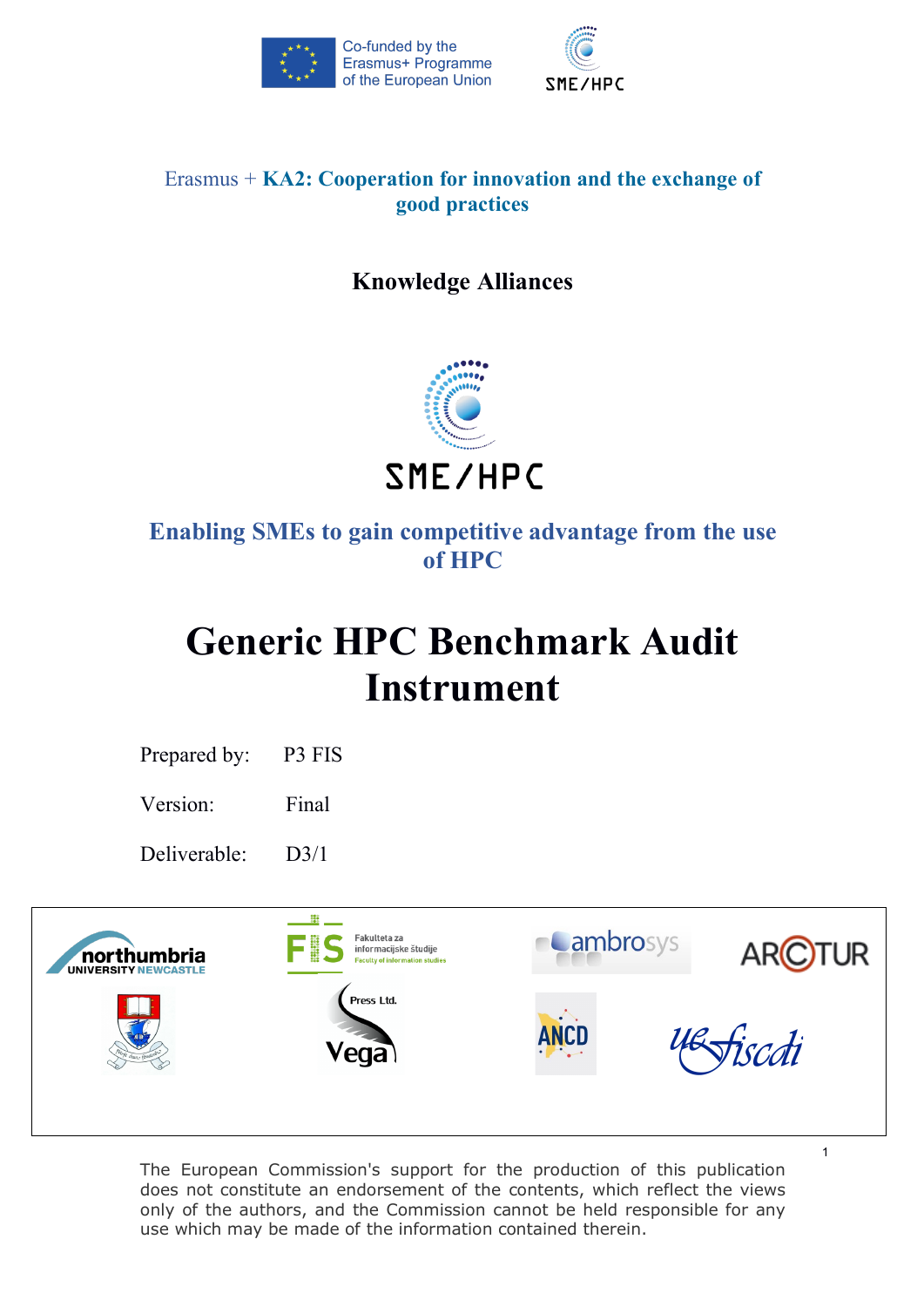



# **Document reference**

| <b>Project Acronym</b>                        |                                                 | <b>SME/HPC</b>                         |  |              |                    |            |  |
|-----------------------------------------------|-------------------------------------------------|----------------------------------------|--|--------------|--------------------|------------|--|
| <b>Project Number</b>                         |                                                 | 588372-EPP-1-2017-1-IE-EPPKA2-KA       |  |              |                    |            |  |
| <b>Project URL</b>                            |                                                 | www.smehpc.eu                          |  |              |                    |            |  |
| <b>EU Project Officer</b>                     |                                                 | Silvia.DE-BENEDETTI@ec.europa.eu       |  |              |                    |            |  |
| <b>Project Coordinator</b>                    | <b>Name</b>                                     | Prof. Bill O'Gorman                    |  |              | <b>Affiliation</b> | <b>WIT</b> |  |
|                                               | Email                                           | wogorman@wit.ie                        |  | <b>Phone</b> | +353.872429537     |            |  |
| <b>Document Name</b>                          |                                                 | Generic HPC Benchmark Audit Instrument |  |              |                    |            |  |
| <b>Deliverable Number</b>                     |                                                 | D3/1                                   |  |              |                    |            |  |
| <b>Type</b>                                   | <b>Distribution Level</b><br>Public<br>Document |                                        |  |              |                    |            |  |
| <b>Responsible Author(s)</b>                  |                                                 | P3: Faculty of Information Studies     |  |              |                    |            |  |
| <b>Contractual Date of</b><br><b>Delivery</b> |                                                 | Month 5                                |  |              |                    |            |  |
| <b>Status</b>                                 |                                                 |                                        |  | Final        |                    |            |  |
| <b>Quality assurance</b><br>readers           |                                                 |                                        |  |              |                    |            |  |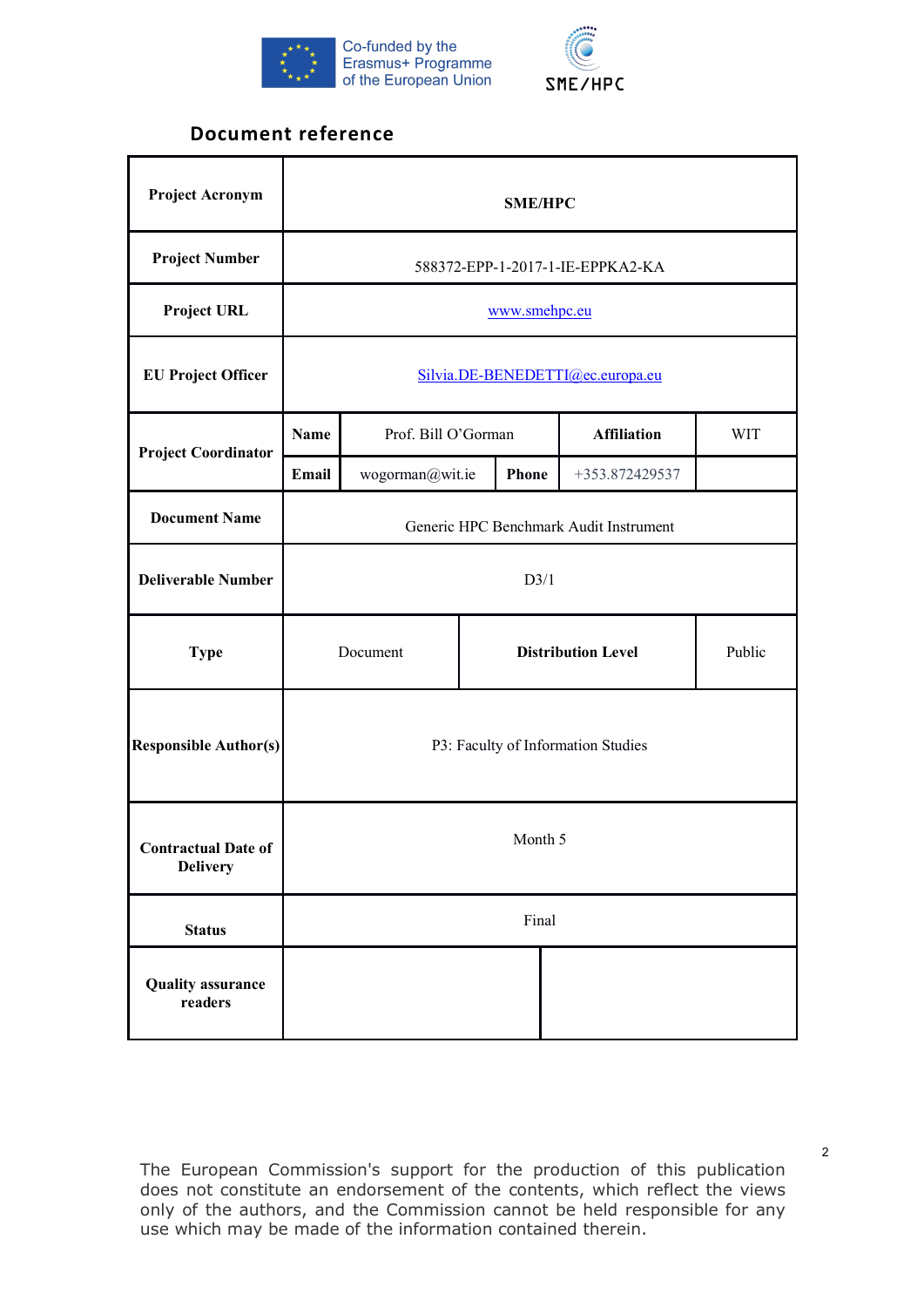



# **Change history**

| <b>Version</b> | Date                    | <b>Status</b> | <b>Author (Unit)</b>                                                                  | <b>Description</b>                                        |
|----------------|-------------------------|---------------|---------------------------------------------------------------------------------------|-----------------------------------------------------------|
| 0.1            | $6th$ June 2018         | Working       | Faculty of Information Studies                                                        | Draft Regional<br><b>Benchmark Audit</b><br>Instrument    |
| 0.2            | $June - August$<br>2018 | Working       | Faculty of Information Studies<br><b>UEFISCDI</b><br>Arctur<br><b>WIT</b><br>Ambrosys | Revision of the<br>Regional Benchmark<br>Audit Instrument |
| 1              | 10 August 2018          | Final         | Faculty of Information Studies                                                        | Final Regional<br><b>Benchmark Audit</b><br>Instrument    |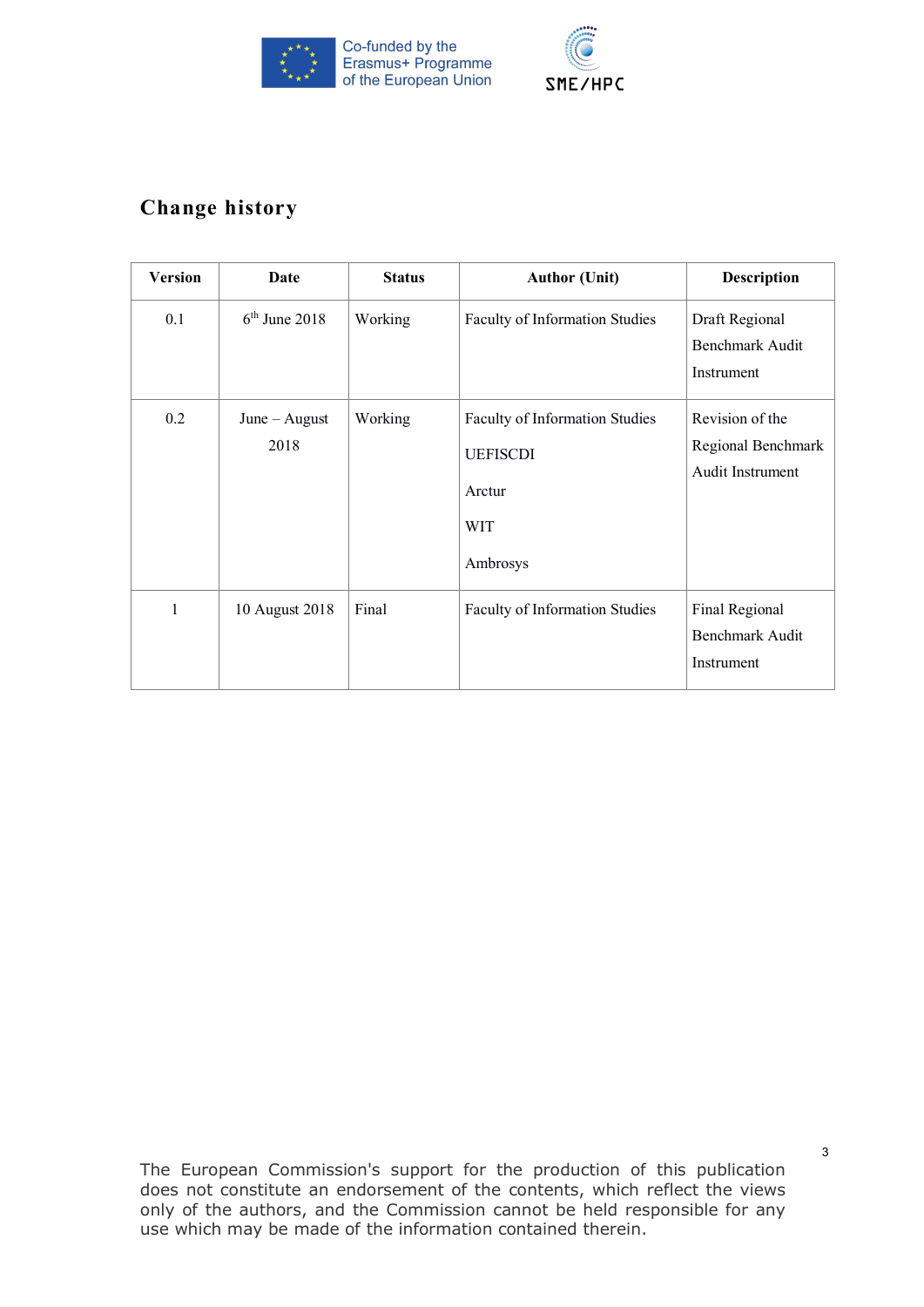



# **Table of Contents**

| Generic HPC Benchmark Audit Instrument - Desktop research report 11 |  |
|---------------------------------------------------------------------|--|
| Generic HPC Benchmark Audit Instrument - Interview guidelines 14    |  |

# **Introduction**

*SME/HPC* is a tailor-made high-performance computing (HPC) education programme for SMEs. HPC allows for big data to be processed with unprecedented efficiency. This emerging technology is a game-changer for both academia and businesses. While most advanced HPC infrastructures and knowledge are located at HEIs and research institutions, enterprises, especially SMEs, have little or no access or competences to use it, in spite of remote access. In fact, few SMEs are aware of the potential of how HPC can drive enterprises' competitive advantage and enhance the levels of innovation capacities, capabilities and practices of SMEs. This leads to both the under-utilisation of existing expensive infrastructure and the less-than-optimal solving of real-life socio-economic issues. Furthermore, in less developed regions the lack of competences to embrace new technologies, like HPC, leads to a range of adverse conditions such as lower levels of innovation, few patents, low value-add and major brain-drain, which further increases the economic gap and digital divide between European regions.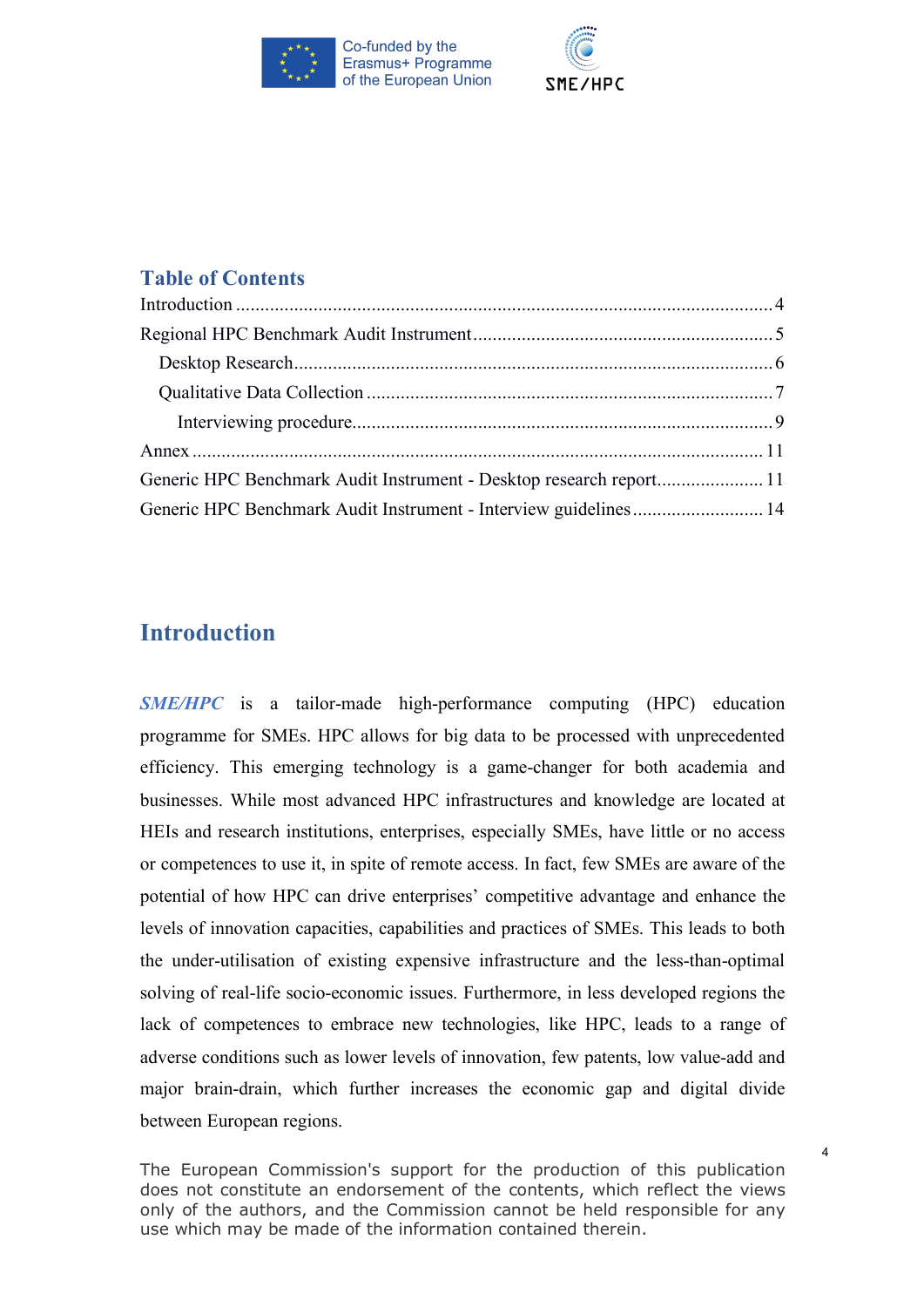



*SME/HPC* takes a pioneering step towards improving the awareness about the innovative potential of HPC by SMEs by co-designing tailor-made courses delivering a coherent set of competences required for the application of HPC in SME and microenterprise contexts. *SME/HPC* begins with a strategic dialogue yielding an assessment of the required HPC competences, continues with the development of innovative strategies for raising HPC awareness and building HPC skills, and finishes with testing the new educational material with HEIs and enterprises. Three semiperipheral regions will pilot the *SME/HPC* methodologies of HEI-Business engagement and the HPC education material.

The key beneficiaries of *SME/HPC* are enterprises, with a particular focus on SMEs, acquiring both HPC competences and access to hard infrastructure. Furthermore, the positive experience and increased collaborative and cooperative engagement between HEIs and businesses will inspire future co-designing and co-implementation of innovative socio-economic solutions.

# **Regional HPC Benchmark Audit Instrument**

The purpose of the **Regional HPC Benchmark Audit Instrument** is to systematically assess the levels of **awareness and usage of HPC in the business sector** in the pilot regions of Ireland, Romania and Slovenia. Therefore, data will be collected from a representative number of enterprises (small, medium, large, indigenous, and foreign owned) about the knowledge, understanding and use of HPC skills and processes in their respective organisations, as well as the data about the availability and access to HPC infrastructure. This data will provide the consortium partners with a comprehensive in-depth knowledge about all relevant aspects of the HPC landscape in each of the three pilot regions.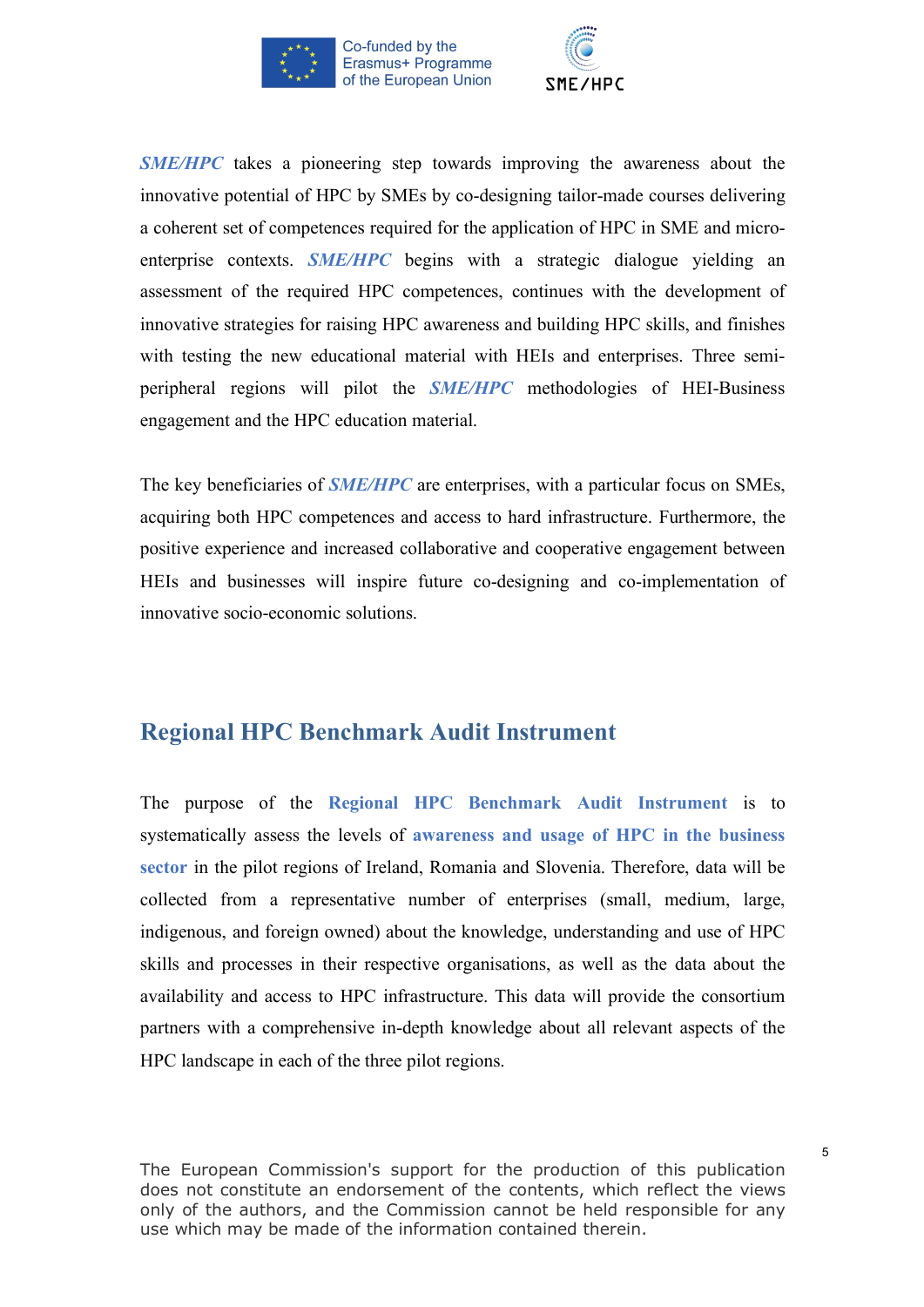



The work will have several phases. First, the consortium will generate a benchmark audit instrument. Secondly, it will, if necessary, adjust this instrument to take regional nuances into account. Thirdly, the consortium will conduct the regional HPC benchmark audits, in which data will be collected for secondary analysis (mostly, but not exclusively, documentary and report analysis) and primary analysis (e.g. surveys, semi-structured interviews, focus groups etc.). These findings will be presented to relevant regional stakeholders.

In order to provide the necessary information, we developed two tools: **Regional HPC Benchmark Audit Instrument - Desktop Research** and **Regional HPC Benchmark Audit Instrument - Interview Guidelines.** These documents outline the necessary steps, techniques, responsibilities and the required draft documents for data collection under *WP3*. This first part of data collection protocol provides overview of the entire process and details desktop research and qualitative data collection (semistructured interviews).

# **Desktop Research**

The **Desktop Research** (see Appendix I) has the aim to extract data from publicly available sources, primarily through online search. Desktop research work will focus on two topics:

- first, to identify the current state of implementation of digital technology in general and HPC in particular, as well as the possibility of HPC applications in pilot regions with the particular focus on the business environment.
- second, to develop an overview of HPC providers and competence centres, *i.e.* their infrastructure, thematic orientation, competencies, linkages with the business environment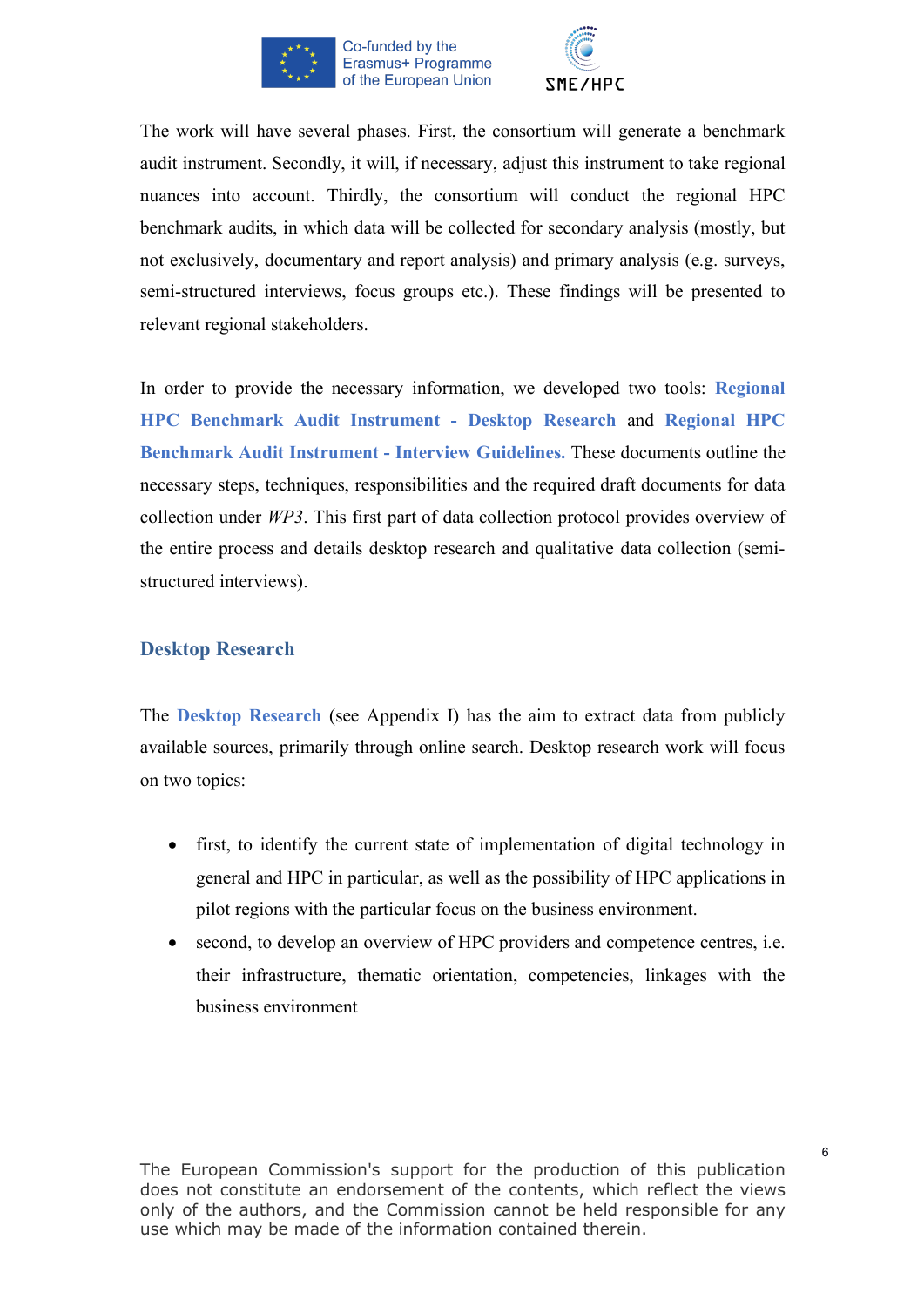



The engaged project partner responsible for data collection on specific region must fill the document Desktop research report (Appendix I) following the below outlined requests:

- General appraisal of the level of awareness and usage of HPC in the business sector (summary is expected to be in total of 200 words of length)

- Assessment of the Business sector in the region, including market orientation and needs, thematic focus, available IT infrastructure. Identify the relevant business sectors for using HPC) (approximately 1000 words)

- Availability of HPC hard infrastructure and soft competencies (communication, teamwork, problem solving, etc.) in the region, including experience, thematic focus, available infrastructure etc. Identify the relevant institutions (approximately 1000 words)

- Applications of HPC in the business sector (approximately 1000 words)

- good practices
- level of technological development
- other relevant aspects

- Applications of HPC in the industry for R&D (approximately 1000 words)

- good practices
- level of technological development
- other relevant aspects

- Cooperation between academia and the business sector (approximately 1000 words)

- appraisal of situation
- good practices
- applications of HPC
- other relevant aspects
- Other region-specific relevant aspects (approximately 500 words)

- References & data sources

# **Qualitative Data Collection**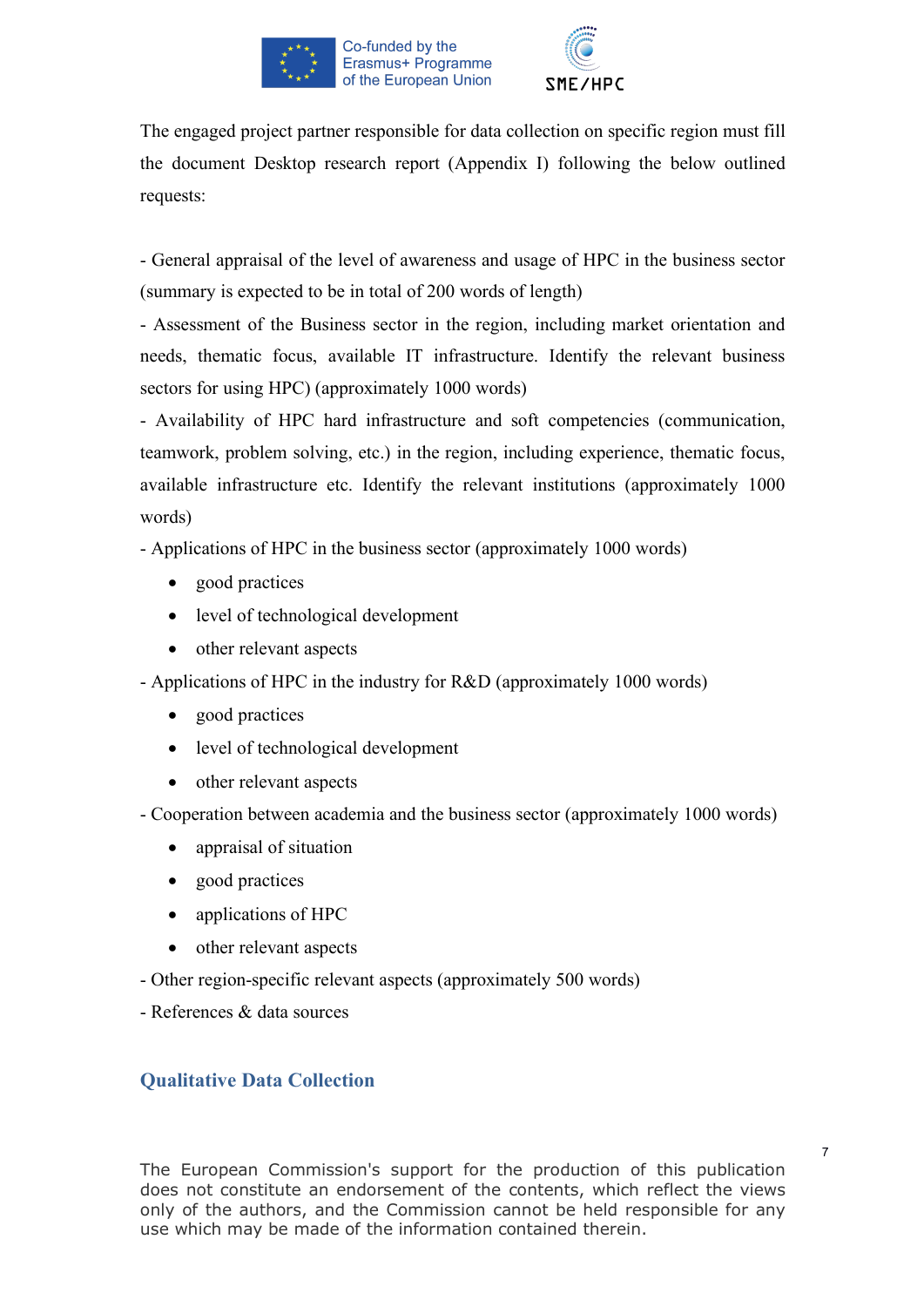



The **Interview Guidelines** (see Appendix II) has the aim to conduct semi-structured interviews with the members of the business community, business consultants, etc. This will allow us to get insight to innovation processes and to understand the obstacles and opportunities of HPC applications in innovative processes.

Semi-structured interviewing involves asking questions and getting answers from participants. Semi-structured interviewing is different from survey; it allows more freedom to interviewers and interviewees to formulate question and replies to adjust to specific situation, allowing us to explore unexpected relevant subtopics.

We have to do at least one interview in each pilot region. In order to get the best possible information, we will conduct group interview which will include at least following participants:

1. Representative from SMEs

2. Representative from HPC provider or competence centre. (Please note that in case you interview person from your institution, it must be a person who is not participating in SME/HPC)

3. Expert or consultant familiar with the topic of innovation and digitalization of industry.

4. Representative from the public sector (regional or national level) dealing with innovation policy, relevant from the perspective of this proposal.

It is possible to include other relevant participants but note that is very difficult to conduct interview with more than 7 or 8 interviewees. After you have identified relevant interviewees, you contact them. One possible approach is email with a contact letter.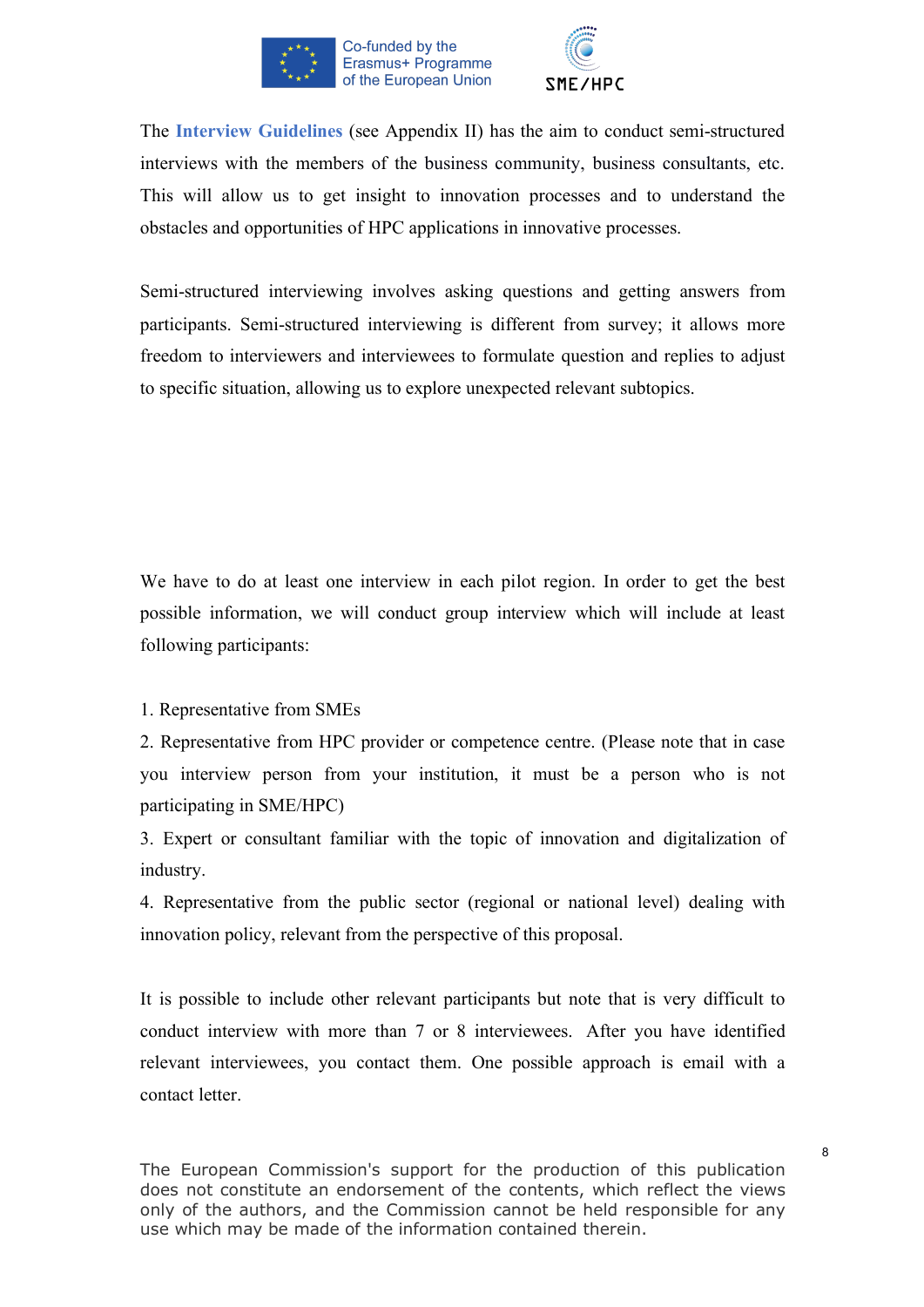



IMORTANT (!!!) Experience shows that it is very important to identify and contact relevant respondents as soon as possible. Relevant interviewees are often very busy, reluctant to talk, and it is generally not so easy to coordinate the timing, so it is very important to start with the organization well in advance.

# Interviewing procedure

- 1. The group interview will be conducted in a setting where interviewees will feel comfortable and relaxed. This is usually neutral terrain (e.g. university building), in a room with round table and chairs. You may offer them drinks and snacks to relax.
- 2. The interview is conducted in English (preferable) or in national language, if participants cannot or refuse to be interviewed in English.
- 3. The interview is recorded. You should get their consent in advance, to avoid any issues before the interview is conducted. If necessary, you may again provide assurance of complete anonymity. To avoid technical issues, use two recording devices simultaneously. After the interview transcribe the entire interview.
- 4. We will use the interview guide (Appendix II) for our group interview. Interview guide is a set of questions through which we must go during the group interview. This will ensure comparison of information in different countries. If possible, try to encourage and moderate meaningful discussion between interview participants. This can help us get additional information about situation in specific countries.
- 5. The interview guide also includes score for each of the main questions, between 1 and 4. The participants have to reach a consensus on a specific score. Please note that this score is not the main goal of these questions, so we

The European Commission's support for the production of this publication does not constitute an endorsement of the contents, which reflect the views only of the authors, and the Commission cannot be held responsible for any use which may be made of the information contained therein.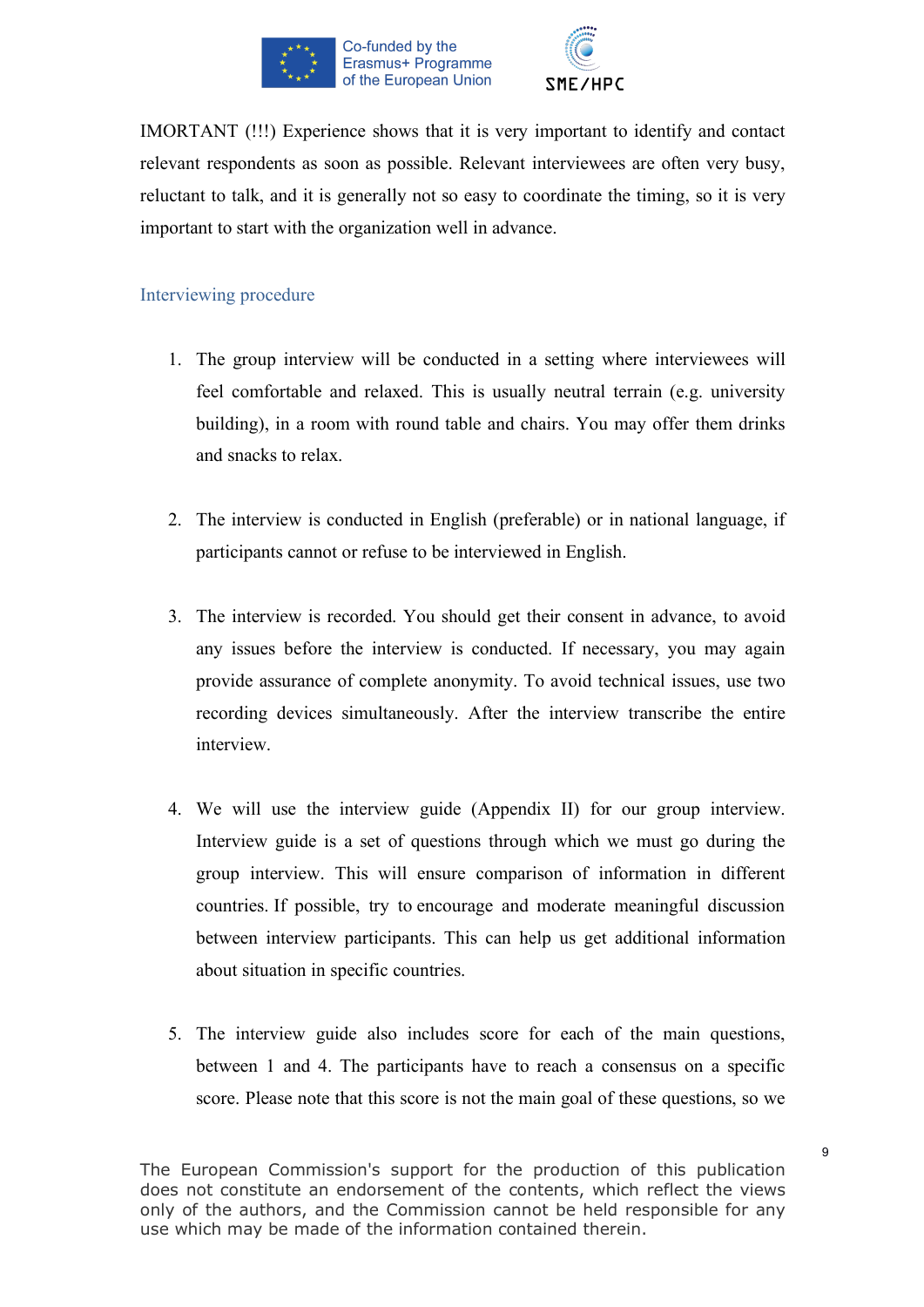



ask the participants to decide on a score only after we have discussed each question in detail.

6. The results of group interviews which will be emailed to WP3 leader FIS will be:

- Recording and complete transcript of the interview.

- Filled in interview guide (Appendix II) in English. This includes - for each main question - sections on strengths, weaknesses, additional comments and scoring.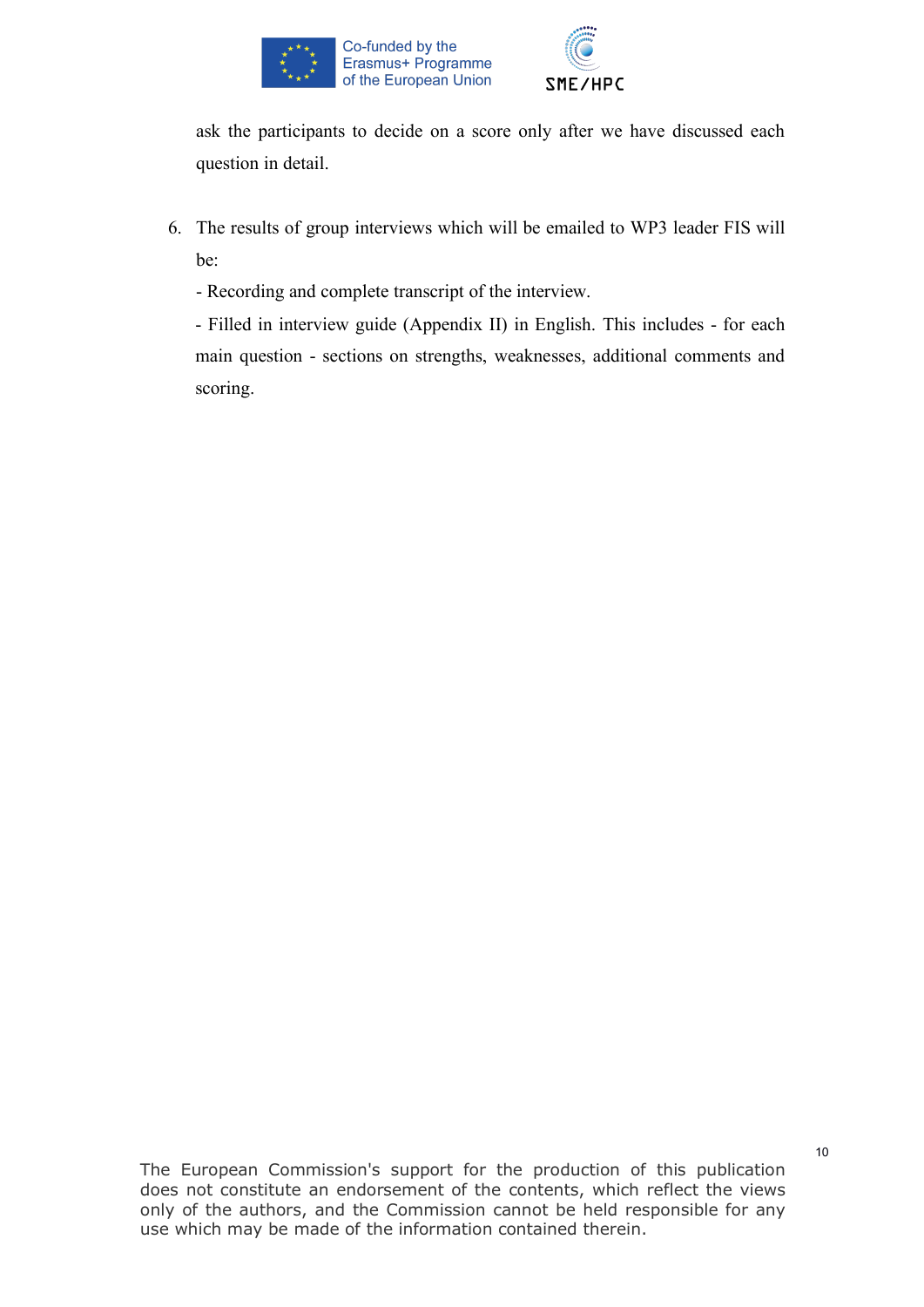



# **Annex**

# **Generic HPC Benchmark Audit Instrument - Desktop research report**

REGION: COMPLETION DATE:

General appraisal of situation (summary is expected to be in total of 300 words of length)

Assessment of the Business sector in the pilot region, including market orientation and needs, thematic focus, available infrastructure. Identify the relevant business sectors for HPC development (approximately 1000 words)

Availability of HPC hard infrastructure and soft competencies in the pilot region, including experience, thematic focus, available infrastructure etc. Identify the relevant institutions (approximately 1000 words)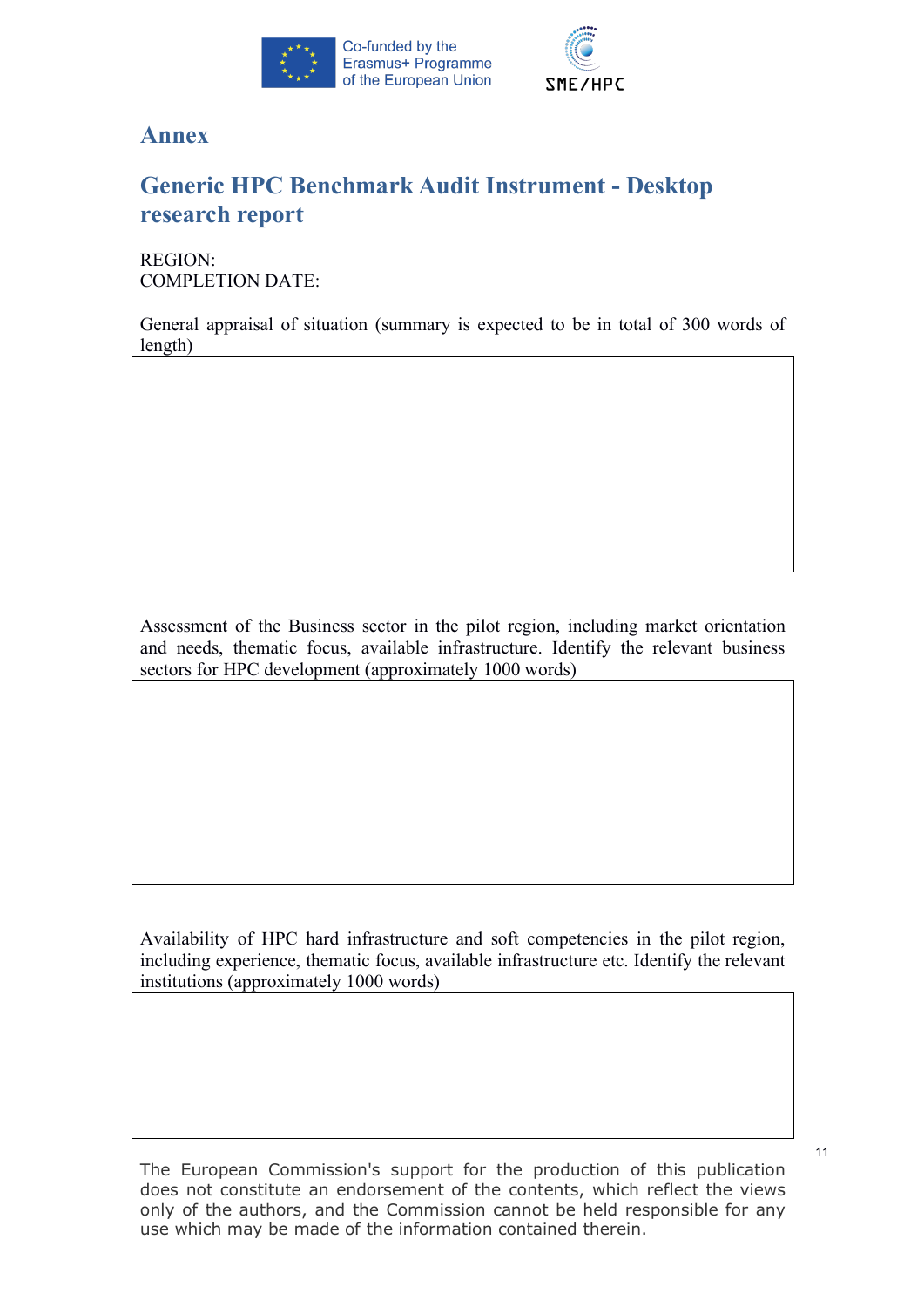



Applications of HPC in the business sector (approximately 1000 words)

- good practices
- level of technological development
- other relevant aspects

Applications of HPC in the industry for R&D (approximately 1000 words)

- good practices
- level of technological development
- other relevant aspects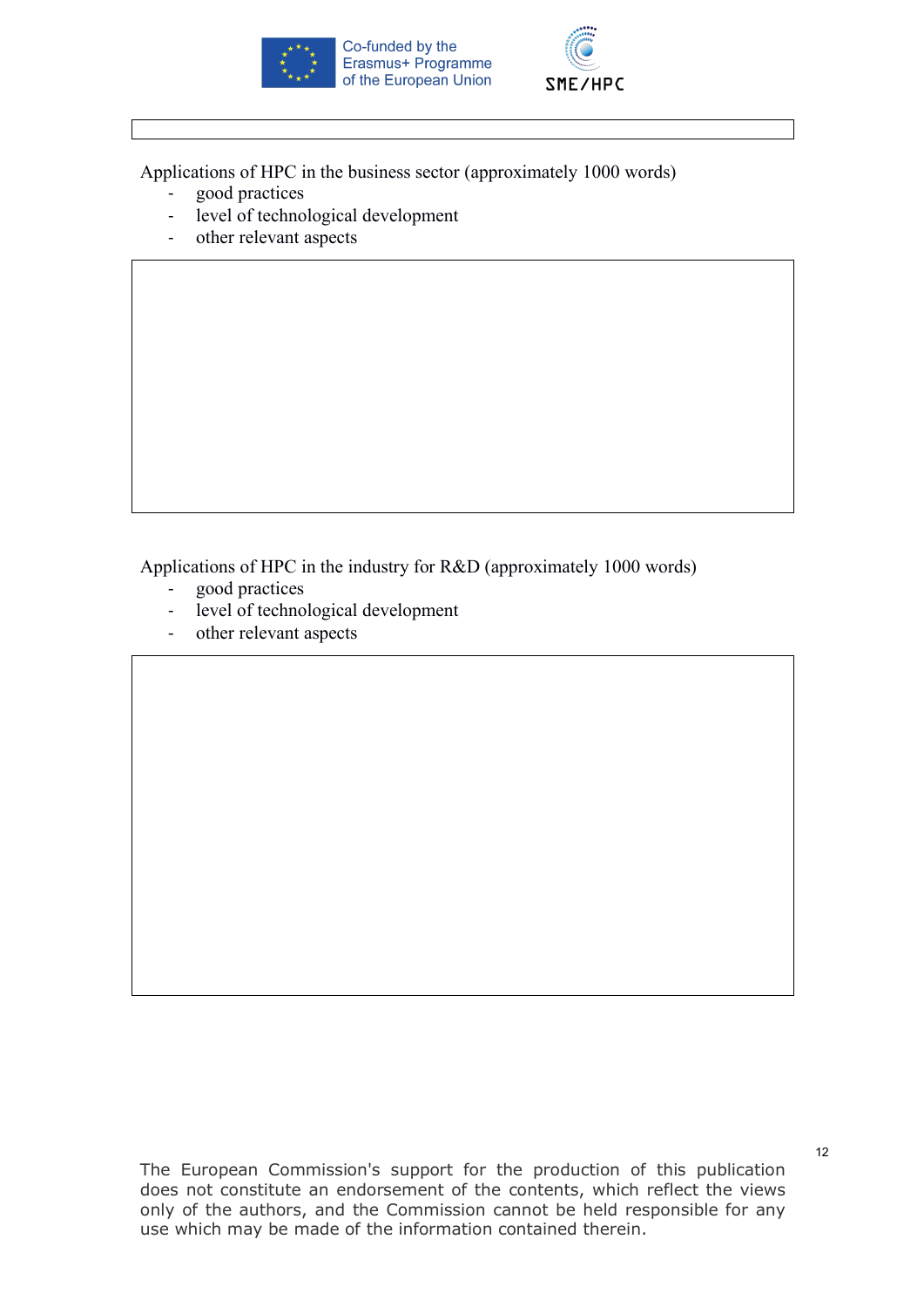



Cooperation between academia and industry (approximately 1000 words)

- appraisal of situation
- good practices
- applications of HPC
- other relevant aspect

Other pilot region-specific relevant aspects of the HPC development (approximately 500 words)

References & data sources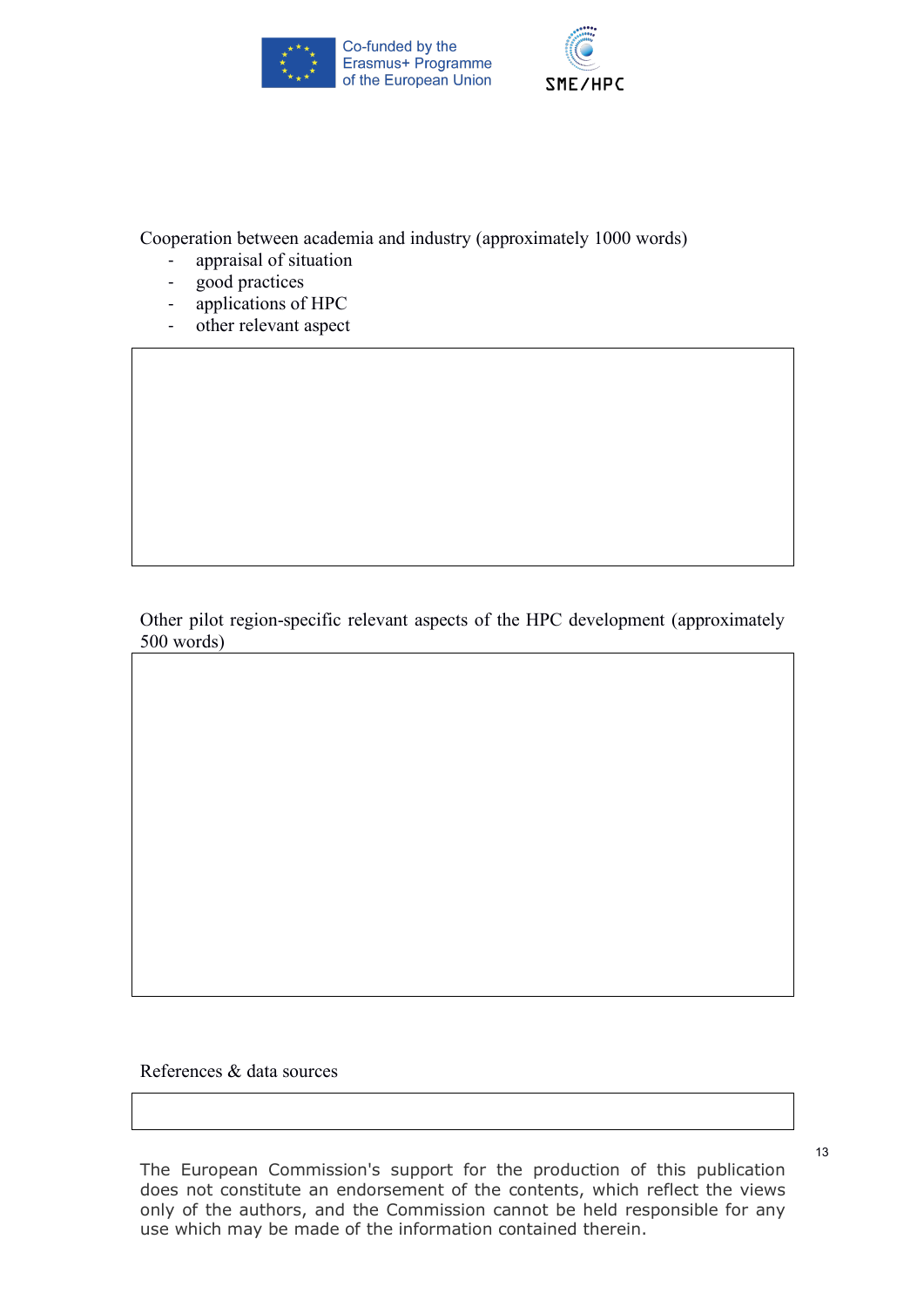



# **Generic HPC Benchmark Audit Instrument - Interview guidelines**

#### **Introductory questions**

- 1. Which are the institutions/organizations responsible for high performance computing (HPC) in the pilot region?
- 2. What is the general situation regarding presence and use of HPC in academia and in the business environment in the pilot region?
- 3. How developed is the application of HPC in different spheres?
- 4. Are there many people / organizations / sectors using the HPC?
- 5. What are the main areas where do you see the possibility of application of HPC?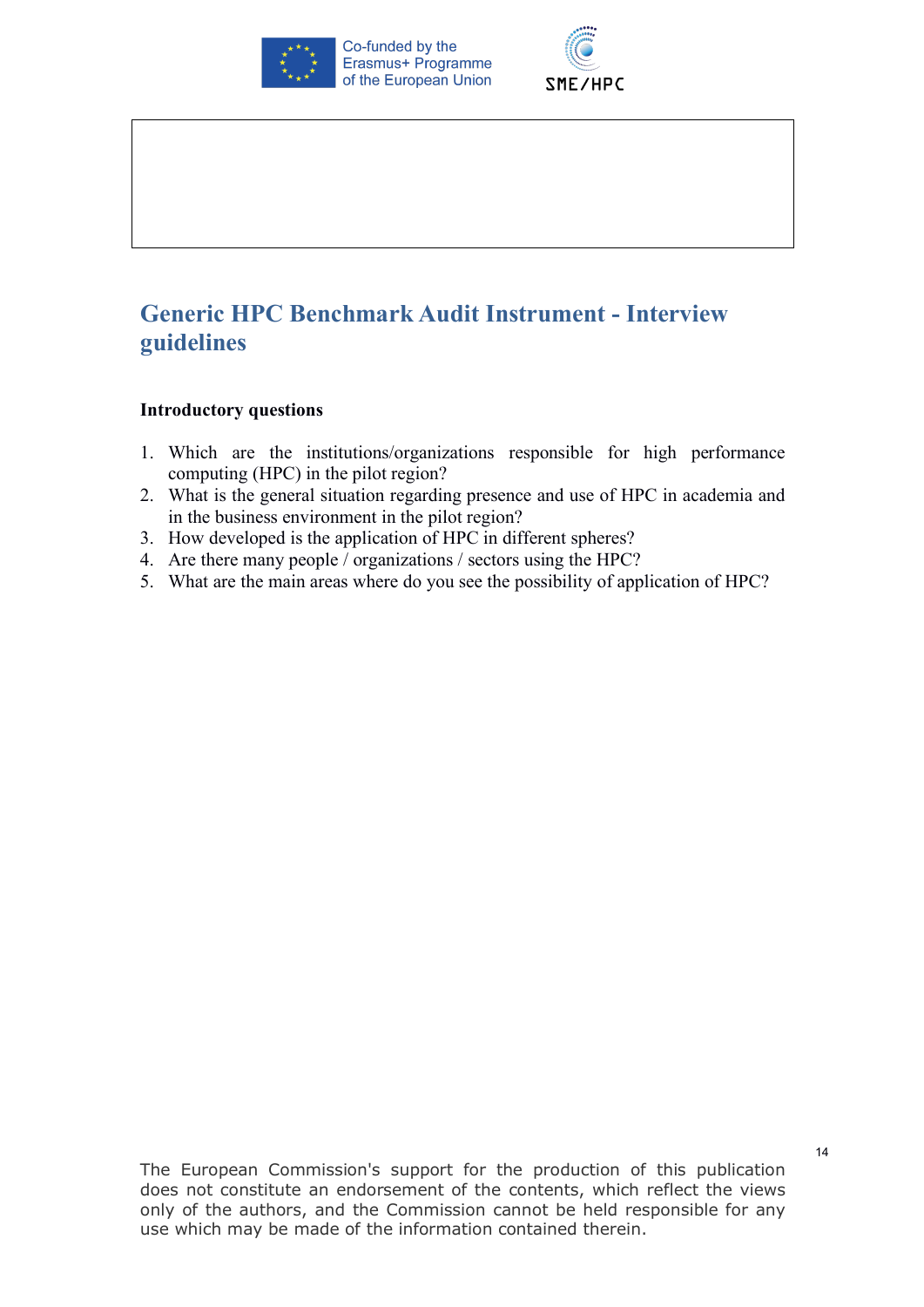



# **Questions on High Performance Computing and Innovation Profile**

#### **Question 1**

*1. Please assess the level of application of HPC in the business sector in your region? What are the strengths and the weaknesses related to the level of application of HPC in the business sector in your region?*

**Examples of important aspects concerning regional profile:** Capacity to innovate by application of HPC

**General comments:**

**Strengths:**

**Weaknesses:**

On a scale from 1 to 4 what is the maturity level related to the level of application of HPC in the business sector?

**Score:** 

**Any additional comments concerning the motivation of the score?**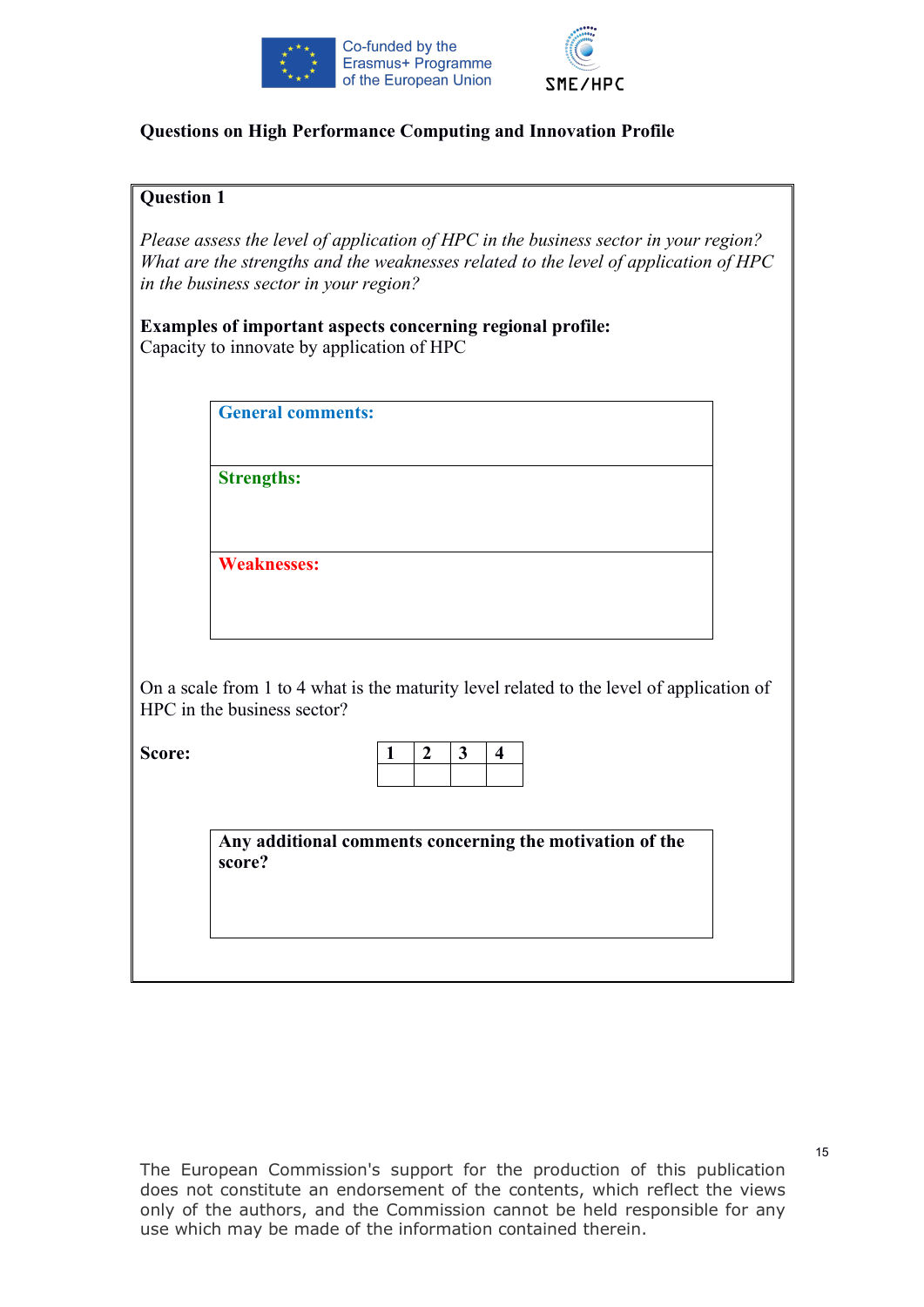



*What are the strengths and weaknesses concerning collecting, processing and disseminating High Performance Computing information (such as applicability, funding opportunities, potential partners, available know-how, technologies, etc.) in the region?*

**Examples of important aspects concerning collection, processing and dissemination of information characteristics:**

Access to information, Relevant stakeholders involved in the process

**General comments:**

**Strengths:**

**Weaknesses:**

*If you should translate all these strengths and weaknesses into ONE score on a range of 1-4 (four being maximum / most desirable), what would your score be for the process concerning collecting, processing and disseminating High Performance Computing information in the region?*

**Score:** 

**Any additional comments concerning the motivation of the score?**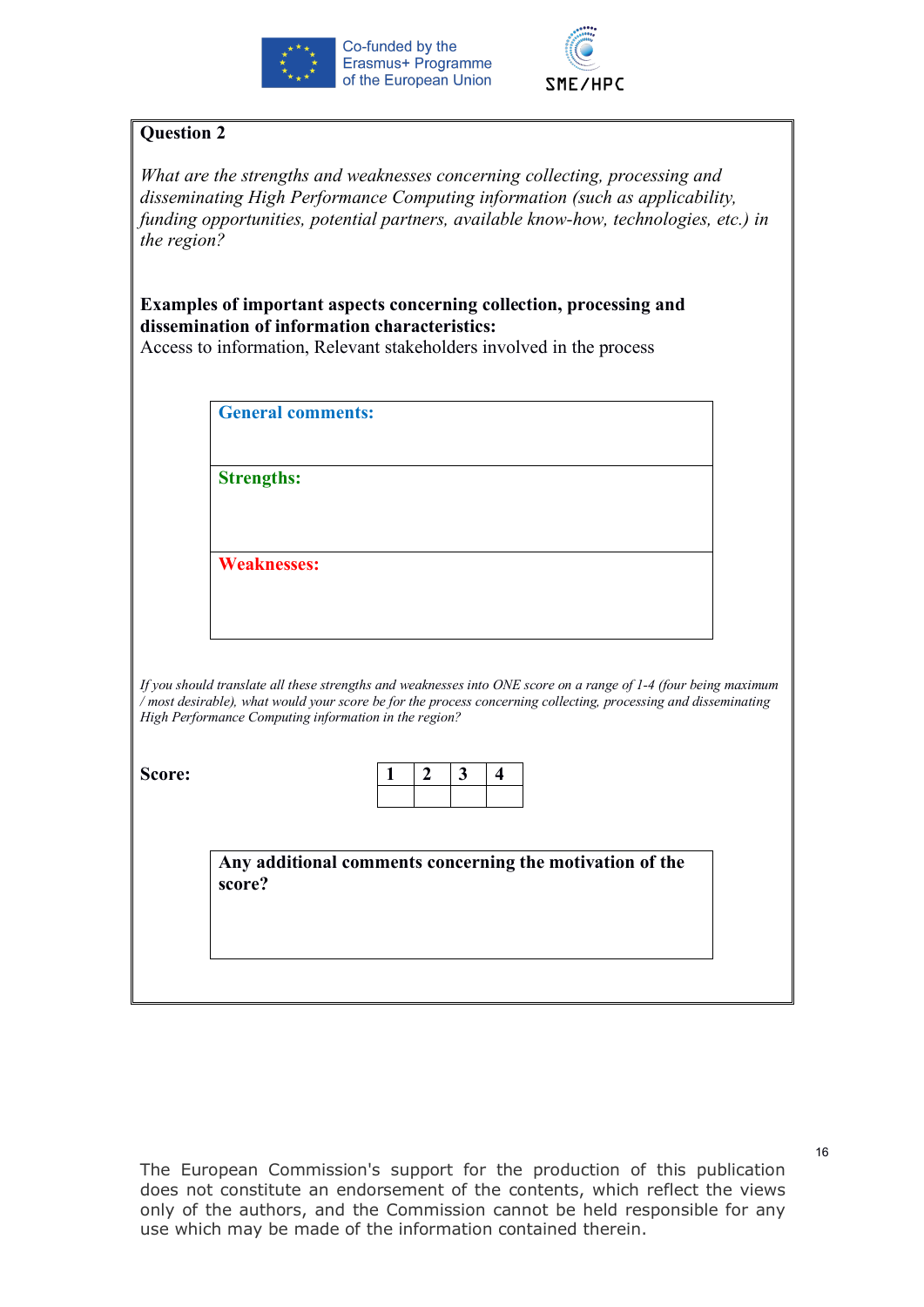



*What are the strengths and weaknesses concerning applications of HPC in various enterprises?*

### **Examples of important aspects concerning RTD characteristics of firms situated in the region:**

Employment in different industries, R&D, R&D-characteristics (dependence on and performance in R&D, innovation and entrepreneurship, access to funding and cooperation, pro-active market approach) of individual enterprises, sectors and clusters, etc.

|                    | <b>General comments:</b>                                                                                                                                                                                                          |                       |                              |  |  |
|--------------------|-----------------------------------------------------------------------------------------------------------------------------------------------------------------------------------------------------------------------------------|-----------------------|------------------------------|--|--|
| <b>Strengths:</b>  |                                                                                                                                                                                                                                   |                       |                              |  |  |
| <b>Weaknesses:</b> |                                                                                                                                                                                                                                   |                       |                              |  |  |
|                    |                                                                                                                                                                                                                                   |                       |                              |  |  |
|                    |                                                                                                                                                                                                                                   |                       |                              |  |  |
|                    | If you should translate all these strengths and weaknesses into ONE score on a range of 1-4 (four being maximum<br>/ most desirable), what would your score be for the strengths and weaknesses concerning enterprises and R&D in |                       |                              |  |  |
| the region?        |                                                                                                                                                                                                                                   | $\boldsymbol{2}$<br>1 | 3<br>$\overline{\mathbf{4}}$ |  |  |
|                    |                                                                                                                                                                                                                                   |                       |                              |  |  |
| score?             | Any additional comments concerning the motivation of the                                                                                                                                                                          |                       |                              |  |  |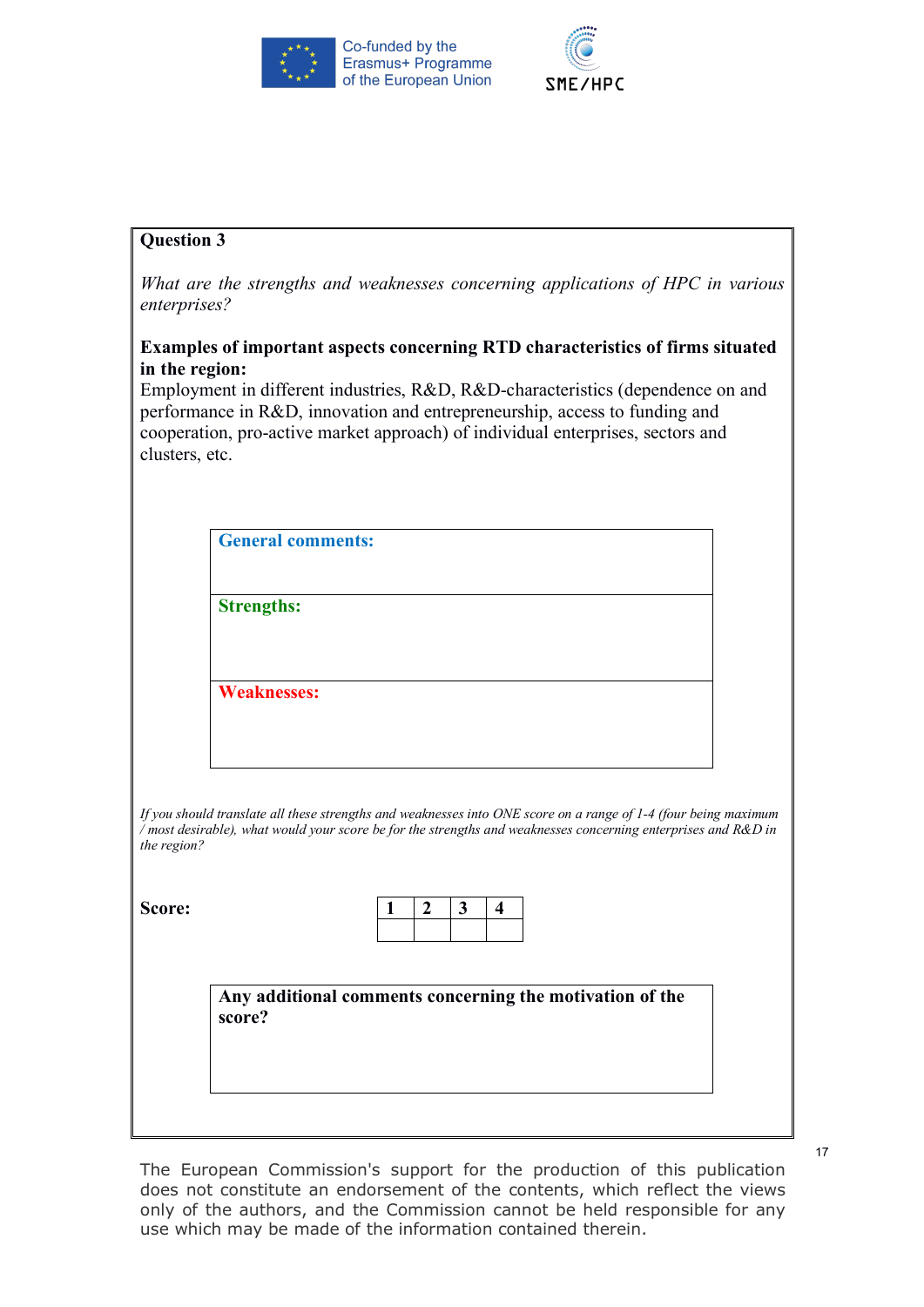



| <b>Question 4</b> |                                                                                                                                                                                                                                   |
|-------------------|-----------------------------------------------------------------------------------------------------------------------------------------------------------------------------------------------------------------------------------|
|                   | Is the existing HPC application oriented towards business $R&D$ ?                                                                                                                                                                 |
|                   | Examples of important aspects concerning orientation:<br>Orientation towards science, orientation towards non-applied research                                                                                                    |
|                   | <b>General comments:</b>                                                                                                                                                                                                          |
|                   | <b>Strengths:</b>                                                                                                                                                                                                                 |
|                   | <b>Weaknesses:</b>                                                                                                                                                                                                                |
|                   | If you should translate all these strengths and weaknesses into ONE score on a range of 1-4 (four being maximum<br>/ most desirable), what would your score be for the orientation of existing HPC research towards business R&D? |
| Score:            | $\boldsymbol{2}$<br>$\mathbf{3}$<br>$\overline{\mathbf{4}}$                                                                                                                                                                       |
|                   | Any additional comments concerning the motivation of the<br>score?                                                                                                                                                                |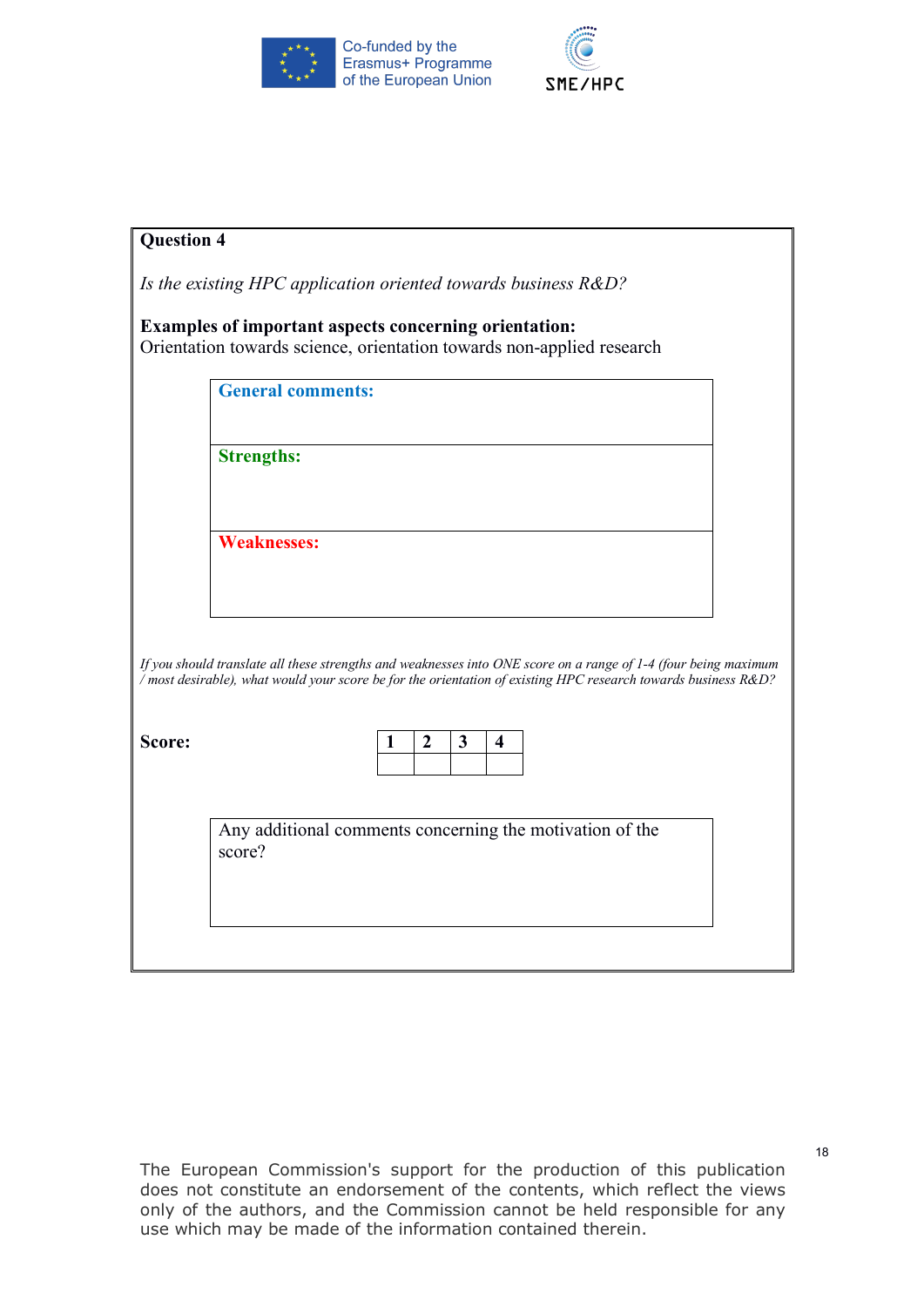



# **Questions on Institutions**

#### **Question 5**

*What are the strengths and weaknesses concerning the role of the public authorities and/or intermediary organizations (e.g. technology transfer offices) for HPC?* 

**Examples of important aspects concerning strengths and weaknesses concerning the role of the public authorities and/or intermediary organizations representing these authorities:**

Presence of strong sectors, Support of R&D opportunities, Formal and informal trainings, funding

**General comments:**

**Weaknesses:**

**Strengths:**

*If you should translate all these strengths and weaknesses into ONE score on a range of 1-4 (four being maximum / most desirable), what would your score public authorities and/or intermediary organizations representing these authorities?*

**Score:** 

**Any additional comments concerning the motivation of the score?**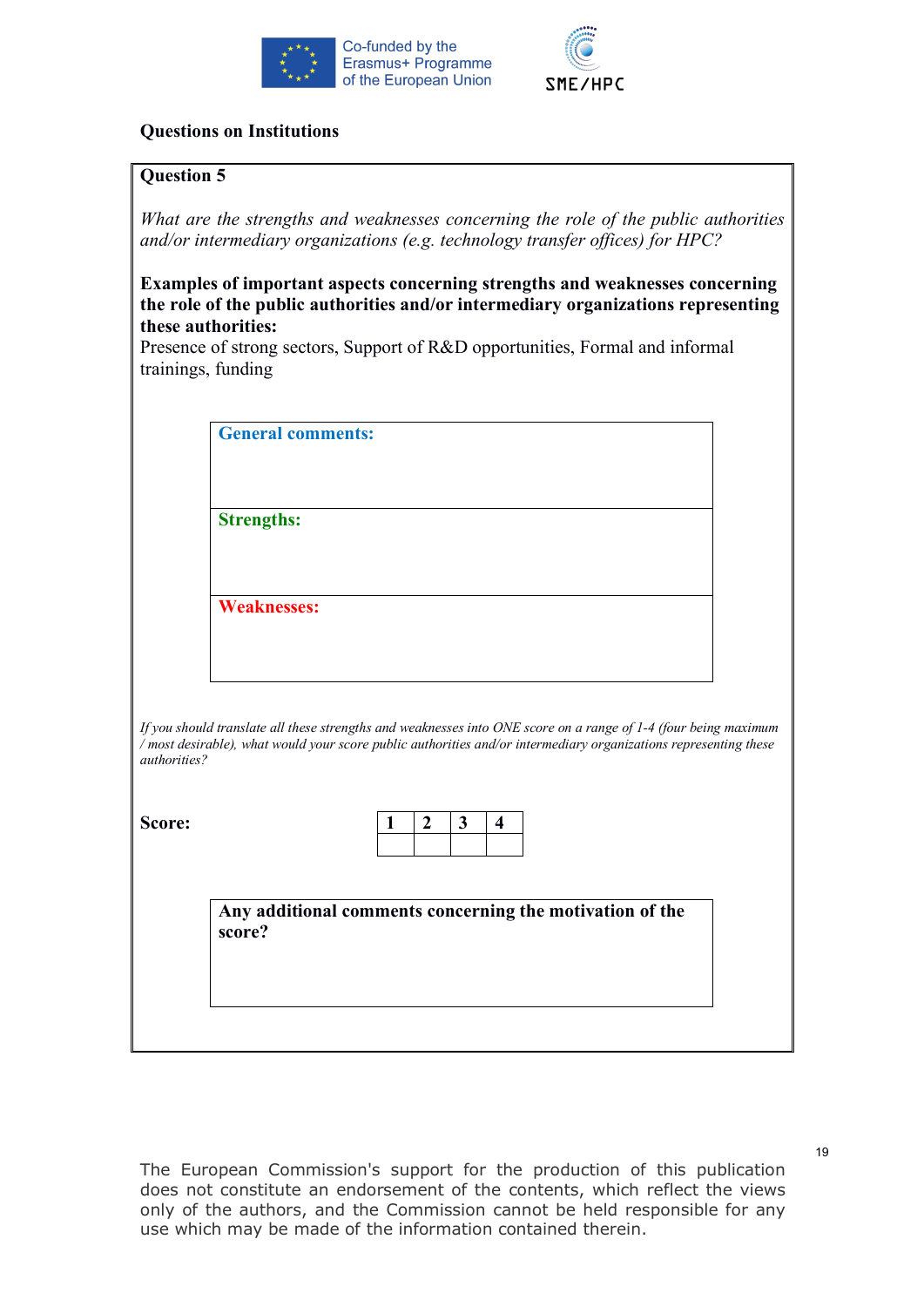



*2. Does your region have the capacity to attract talented people [from other regions/countries], including – but not exclusively - those with HPC competencies?*

#### **Examples of important aspects concerning capacity to attract talented people within the region:**

Professional Development, Rewards and Recognition, Migration Policy, Housing, Integration, Quality of Life, etc.

|        | <b>General comments:</b> |              |                |   |                         |                                                                                                                 |
|--------|--------------------------|--------------|----------------|---|-------------------------|-----------------------------------------------------------------------------------------------------------------|
|        | <b>Strengths:</b>        |              |                |   |                         |                                                                                                                 |
|        | <b>Weaknesses:</b>       |              |                |   |                         |                                                                                                                 |
|        |                          |              |                |   |                         |                                                                                                                 |
|        |                          |              |                |   |                         | If you should translate all these strengths and weaknesses into ONE score on a range of 1-4 (four being maximum |
|        |                          |              |                |   |                         | / most desirable), what would your score be for the capacity to attract talented people within the region?      |
|        |                          |              |                |   |                         |                                                                                                                 |
| Score: |                          | $\mathbf{1}$ | $\overline{2}$ | 3 | $\overline{\mathbf{4}}$ |                                                                                                                 |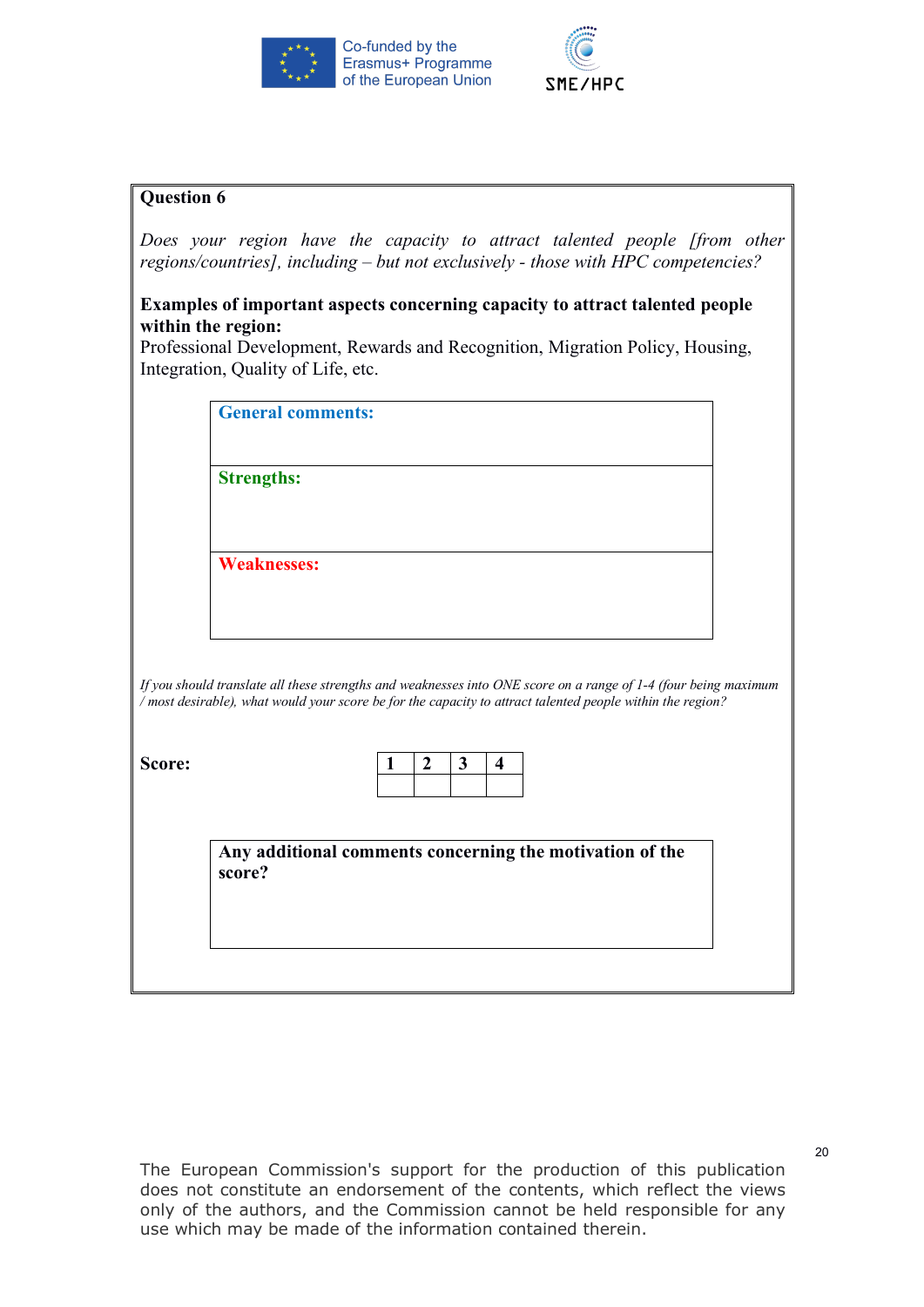



*3. Does your region have the capacity to retain talented people, including those - but not exclusively - with HPC competencies?*

### **Examples of important aspects concerning capacity to retain talented people within the region:**

Professional Development, Rewards and Recognition, Migration Policy, Housing, Integration, etc.

|  | <b>General comments:</b> |
|--|--------------------------|
|--|--------------------------|

**Strengths:**

**Weaknesses:**

*If you should translate all these strengths and weaknesses into ONE score on a range of 1-4 (four being maximum / most desirable), what would your score be for the capacity to retain talented people within the region?*

**Score:** 

**Any additional comments concerning the motivation of the score?**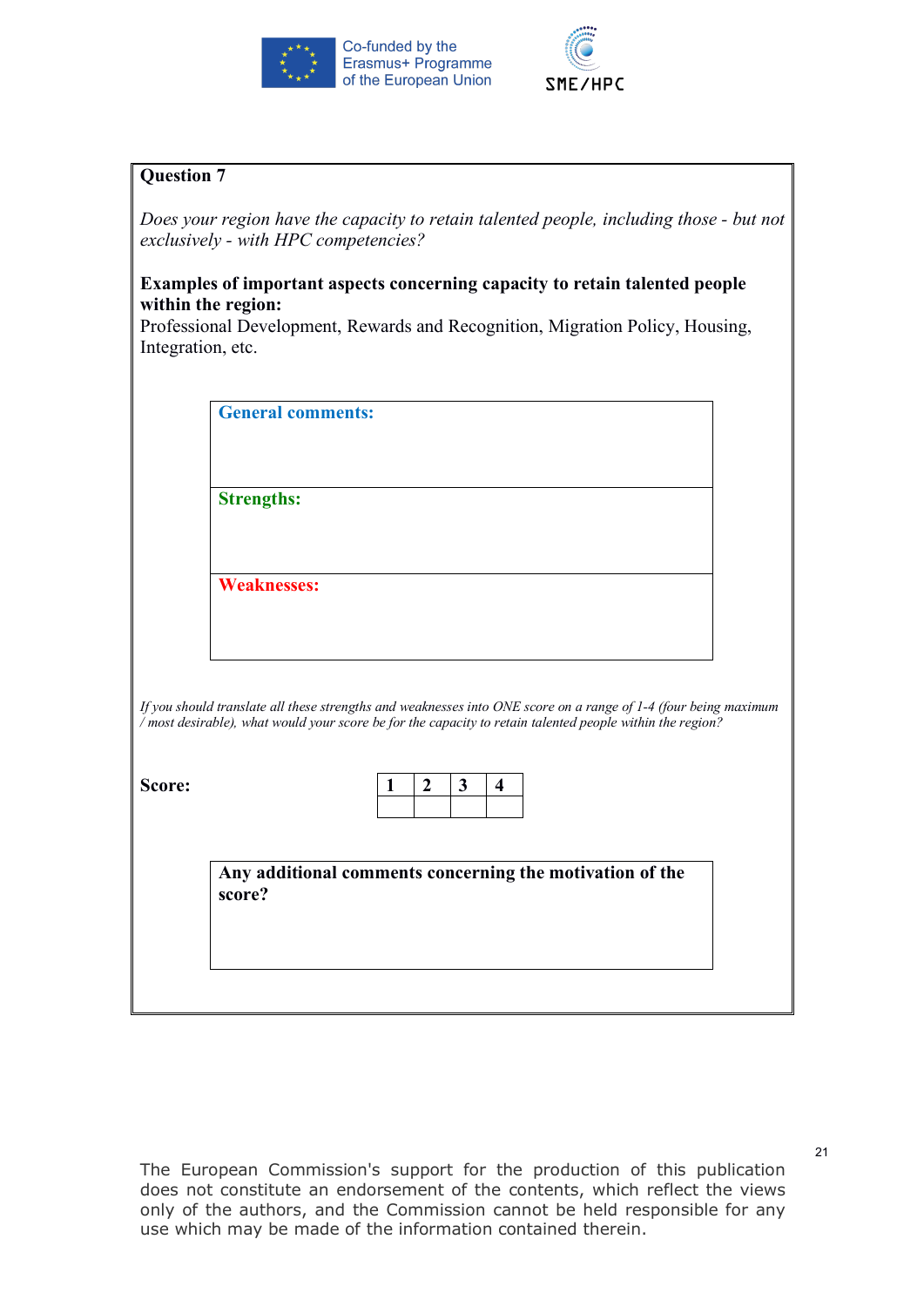



*4. What are the strengths and weaknesses of the regional/national business environment? (Also take into account conduciveness for HPC applications.)*

**Examples of important aspects concerning business environment within the region:**

| <b>Strengths:</b><br><b>Weaknesses:</b>                                                     |                       |                                         |                                                                                                                 |                                                          |
|---------------------------------------------------------------------------------------------|-----------------------|-----------------------------------------|-----------------------------------------------------------------------------------------------------------------|----------------------------------------------------------|
|                                                                                             |                       |                                         |                                                                                                                 |                                                          |
|                                                                                             |                       |                                         |                                                                                                                 |                                                          |
|                                                                                             |                       |                                         |                                                                                                                 |                                                          |
|                                                                                             |                       |                                         |                                                                                                                 |                                                          |
|                                                                                             |                       |                                         |                                                                                                                 |                                                          |
| / most desirable), what would your score be for the business environment within the region? |                       |                                         | If you should translate all these strengths and weaknesses into ONE score on a range of 1-4 (four being maximum |                                                          |
|                                                                                             | $\boldsymbol{2}$<br>1 | $\mathbf{3}$<br>$\overline{\mathbf{4}}$ |                                                                                                                 |                                                          |
|                                                                                             |                       |                                         |                                                                                                                 |                                                          |
|                                                                                             |                       |                                         |                                                                                                                 |                                                          |
| score?                                                                                      |                       |                                         |                                                                                                                 |                                                          |
|                                                                                             |                       |                                         |                                                                                                                 | Any additional comments concerning the motivation of the |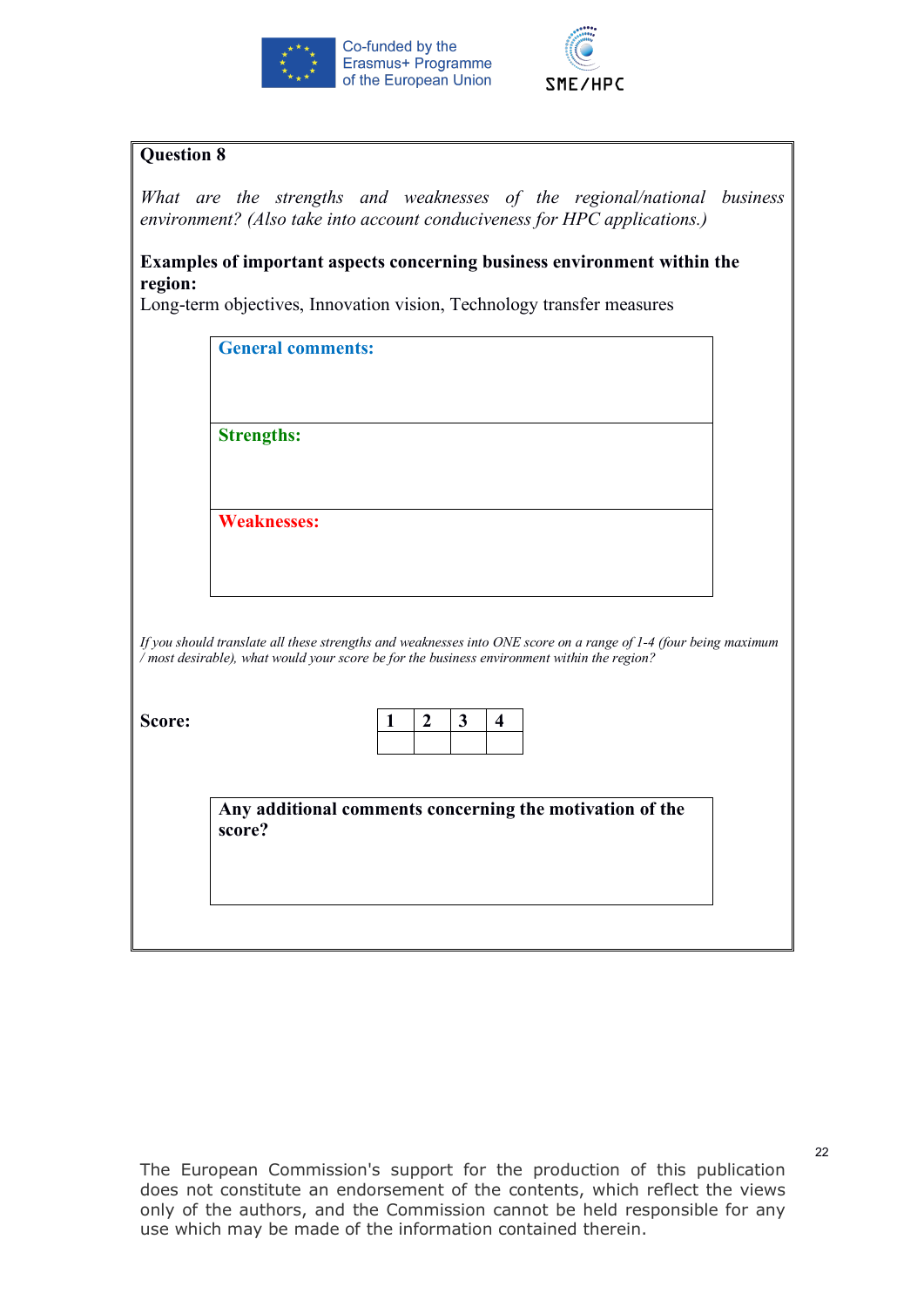



#### **Questions on Networks**

#### **Question 9**

*How are networks organized (e.g. multi-sectoral, enterprises only or sector only, regional, cross-border etc.) and to which extent could these networks contribute effectively to the implementation of HPC in business R&D?*

**Examples of important aspects concerning network organization in the region:** Power symmetry, Openness to new actors, Differences in clusters, sectors or individuals

|        | <b>General comments:</b>                                    |   |                |              |                         |                                                                                                                 |
|--------|-------------------------------------------------------------|---|----------------|--------------|-------------------------|-----------------------------------------------------------------------------------------------------------------|
|        | <b>Strengths:</b>                                           |   |                |              |                         |                                                                                                                 |
|        | <b>Weaknesses:</b>                                          |   |                |              |                         |                                                                                                                 |
|        |                                                             |   |                |              |                         |                                                                                                                 |
|        | / most desirable), what would your score be for the region? |   |                |              |                         | If you should translate all these strengths and weaknesses into ONE score on a range of 1-5 (four being maximum |
|        |                                                             |   |                |              |                         |                                                                                                                 |
| Score: |                                                             | 1 | $\overline{2}$ | $\mathbf{3}$ | $\overline{\mathbf{4}}$ |                                                                                                                 |
|        |                                                             |   |                |              |                         |                                                                                                                 |
|        |                                                             |   |                |              |                         | Any additional comments concerning the motivation of the                                                        |
|        | score?                                                      |   |                |              |                         |                                                                                                                 |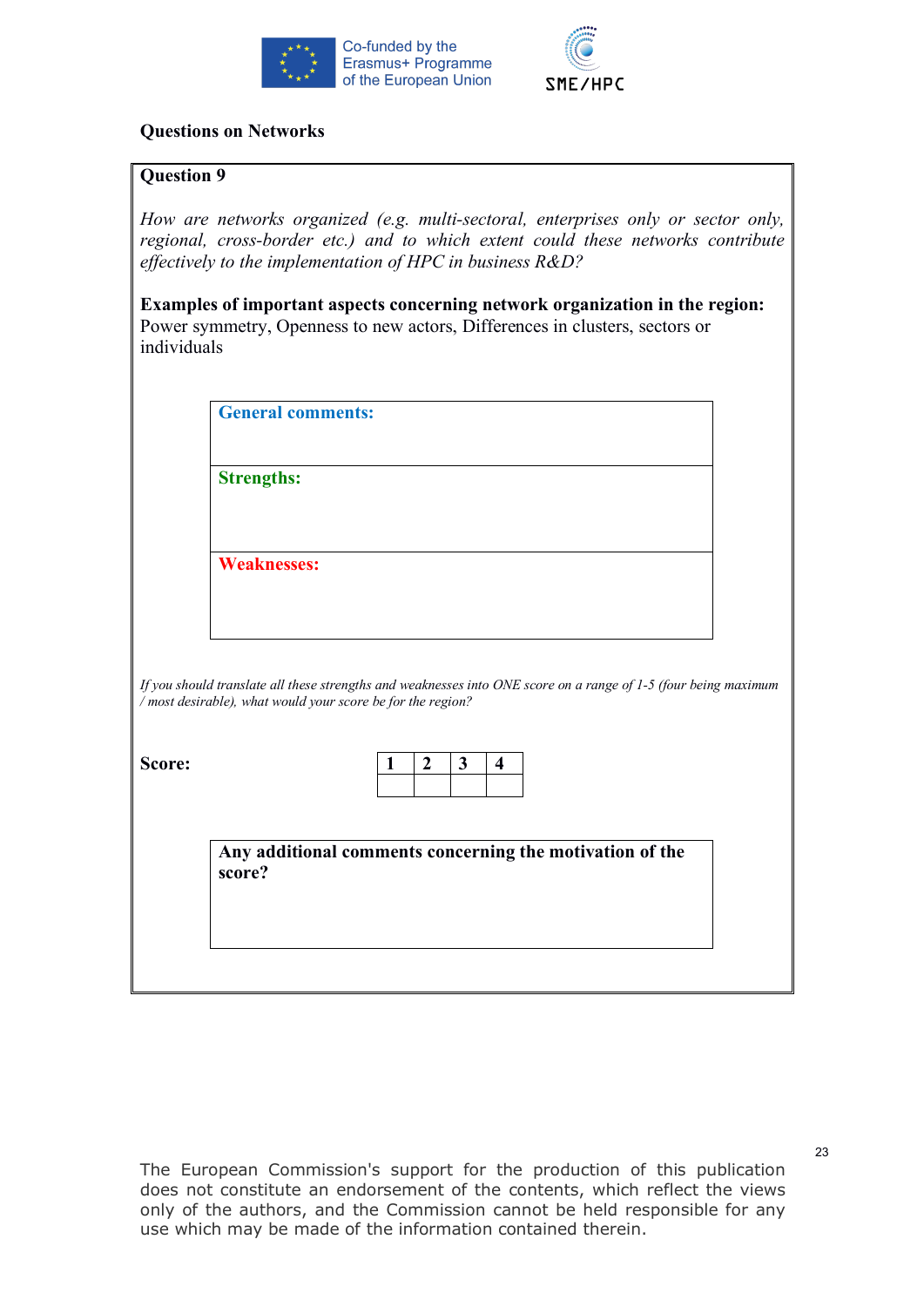



*1. What are the strengths and weaknesses concerning cooperation between stakeholders active in the business environment?* 

# **Examples of important aspects concerning cooperation between stakeholders within the region:**

Key actors, Cooperation, Representation, Operation Contexts

| <b>Strengths:</b>                                                                                                                            |   |                  |              |                         |  |  |
|----------------------------------------------------------------------------------------------------------------------------------------------|---|------------------|--------------|-------------------------|--|--|
|                                                                                                                                              |   |                  |              |                         |  |  |
| <b>Weaknesses:</b>                                                                                                                           |   |                  |              |                         |  |  |
|                                                                                                                                              |   |                  |              |                         |  |  |
|                                                                                                                                              |   |                  |              |                         |  |  |
| If you should translate all these strengths and weaknesses into ONE score on a range of 1-4 (five being maximum /                            |   |                  |              |                         |  |  |
| most desirable), what would your score be for the strengths and weaknesses concerning cooperation between<br>stakeholders within the region? |   |                  |              |                         |  |  |
|                                                                                                                                              |   |                  |              |                         |  |  |
|                                                                                                                                              | 1 | $\boldsymbol{2}$ | $\mathbf{3}$ | $\overline{\mathbf{4}}$ |  |  |
|                                                                                                                                              |   |                  |              |                         |  |  |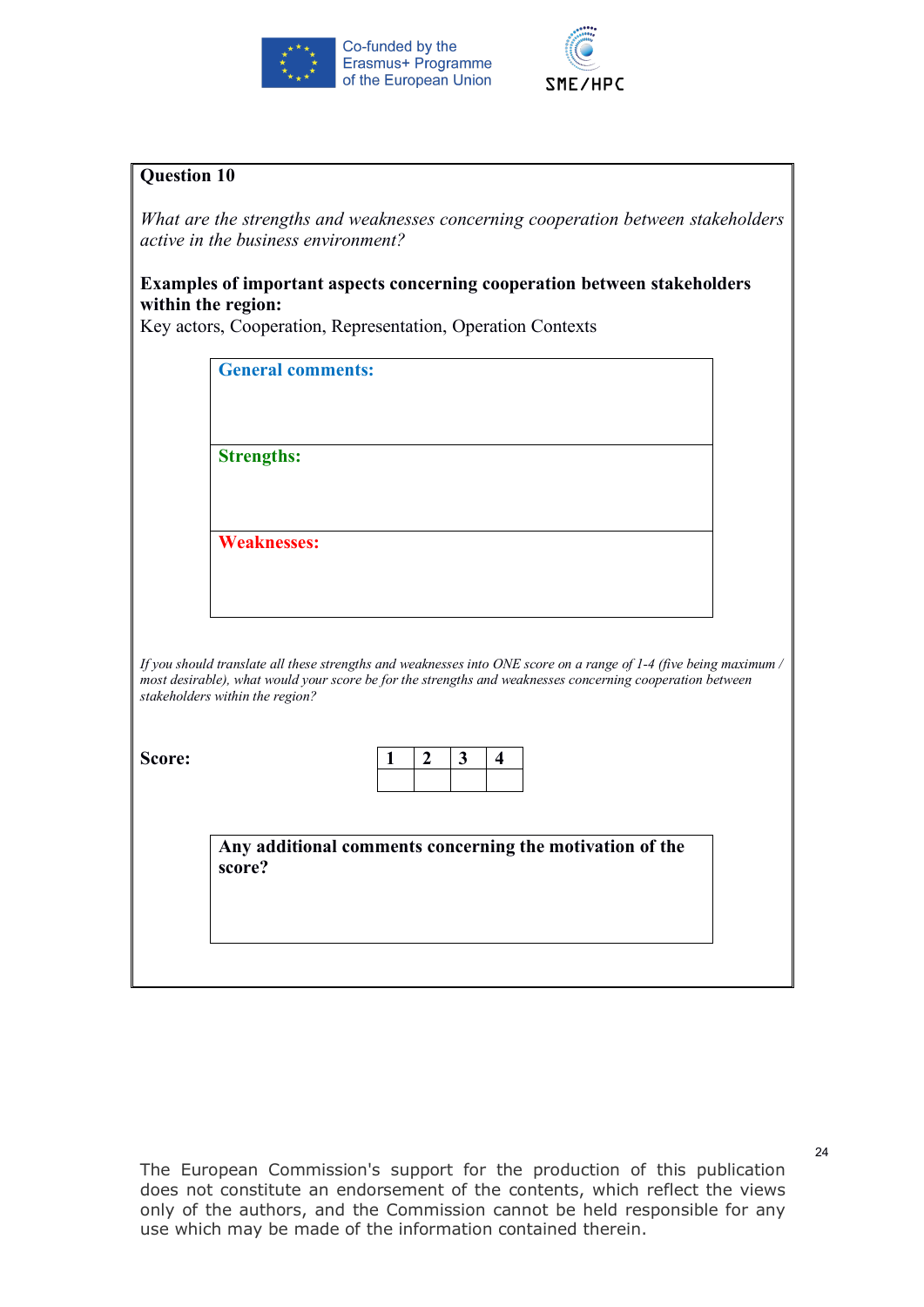



What are the strengths and weaknesses concerning cooperation between regional stakeholders active in the regional business environment and actors outside the region?

# **Examples of important aspects concerning cooperation between stakeholders and parties outside the region:**

Added value, Differences in National and International Cooperation, Intermediaries

General comments:

Strengths:

Weaknesses:

If you should translate all these strengths and weaknesses into ONE score on a range of 1-4 (four being maximum / most desirable), what would your score be for the strengths and weaknesses concerning cooperation between stakeholders and parties outside the region?

Score:

Any additional comments concerning the motivation of the score?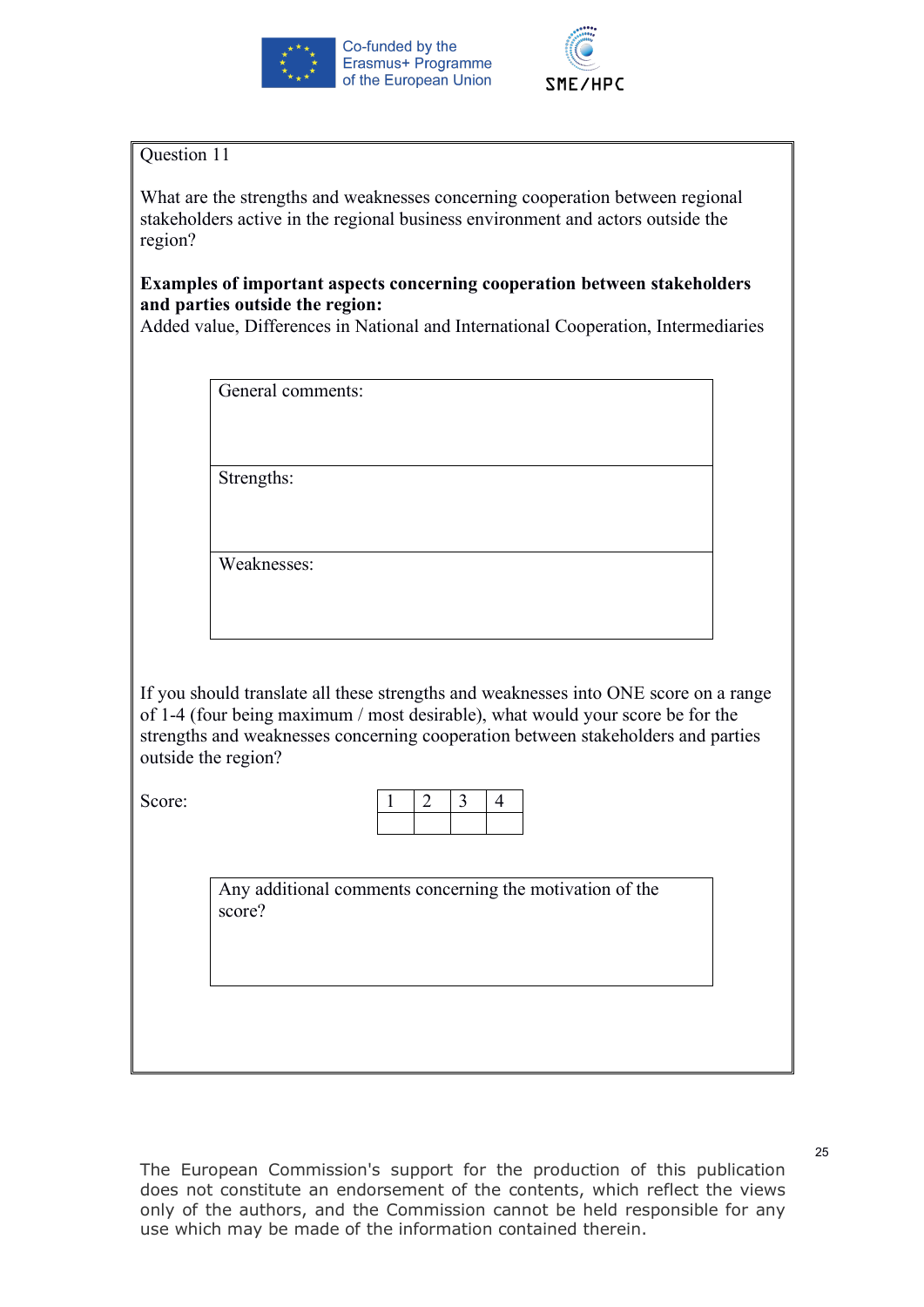



| <b>Question 12</b> |                                                                                                                                                                                                                                |
|--------------------|--------------------------------------------------------------------------------------------------------------------------------------------------------------------------------------------------------------------------------|
| each other?        | Do stakeholders/ entrepreneurs active in innovation and technological policy trust                                                                                                                                             |
|                    | Examples of important aspects concerning trust for the interaction for<br>innovation processes within the region:<br>Trust or lack thereof within and outside the region                                                       |
|                    | <b>General comments:</b>                                                                                                                                                                                                       |
|                    | <b>Strengths:</b>                                                                                                                                                                                                              |
|                    | <b>Weaknesses:</b>                                                                                                                                                                                                             |
|                    | If you should translate all these strengths and weaknesses into ONE score on a range of 1-4 (four being maximum<br>/ most desirable), what would your score be for the role of trust for innovation process within the region? |
| Score:             | $\mathbf{3}$<br>$\boldsymbol{2}$<br>4<br>1                                                                                                                                                                                     |
|                    | Any additional comments concerning the motivation of the<br>score?                                                                                                                                                             |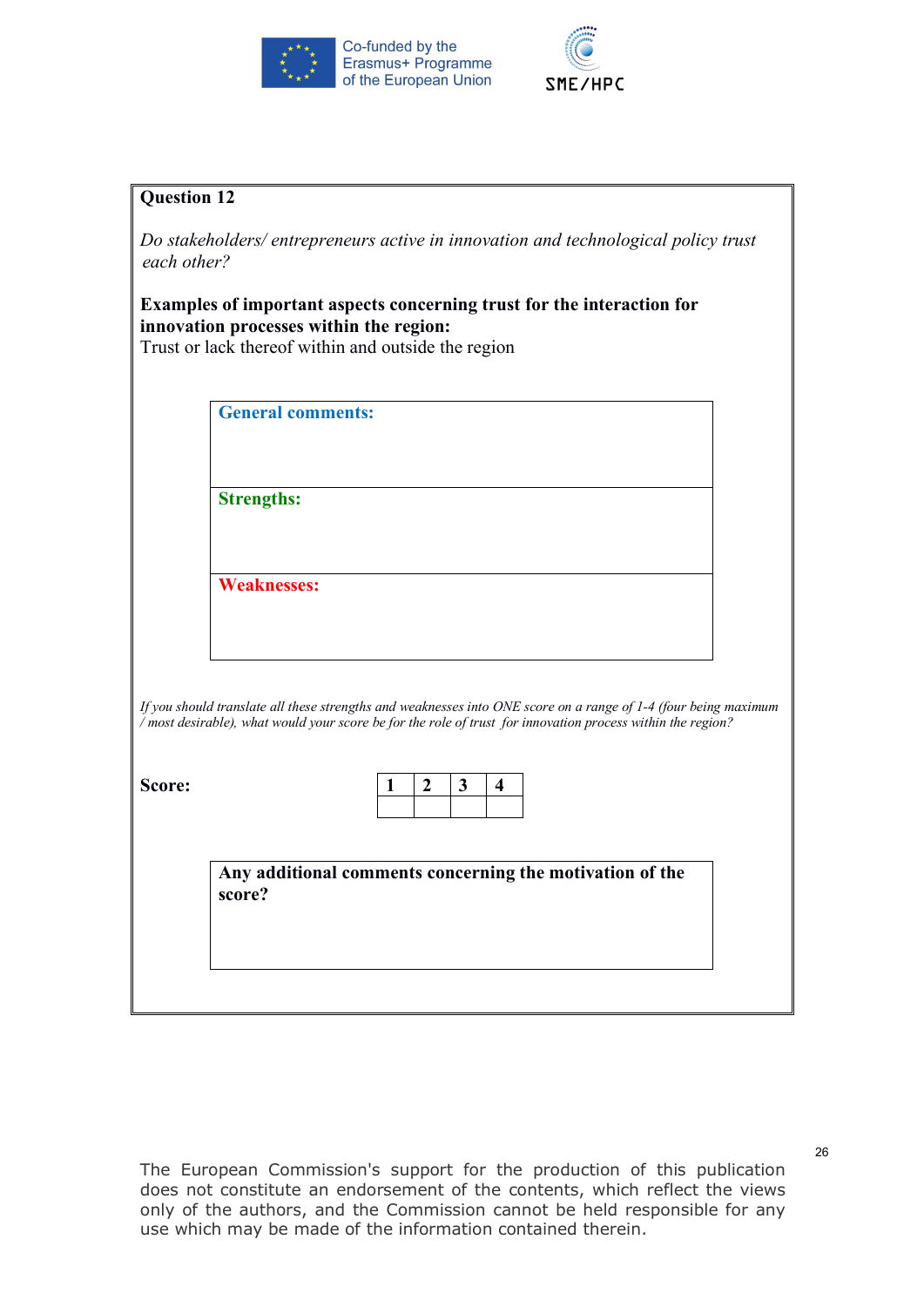



#### **Questions on Cognitive Frames**

#### **Question 13**

*What are the strengths and weaknesses of the culture and attitude of the population concerning creativity, entrepreneurship and new technologies? (Take into account its conduciveness for implementation of HPC in business R&D.)*

**Examples of important aspects concerning strengths and weaknesses of the culture and attitude of the population's creativity and entrepreneurship within the region:**

Examples of creativity, propensity for new technologies etc.

**General comments:**

**Strengths:**

**Weaknesses:**

*If you should translate all these strengths and weaknesses into ONE score on a range of 1-4 (four being maximum / most desirable), what would your score be for the culture and attitude of the population's concerning creativity and entrepreneurship?*

**Score:** 

**Any additional comments concerning the motivation of the score?**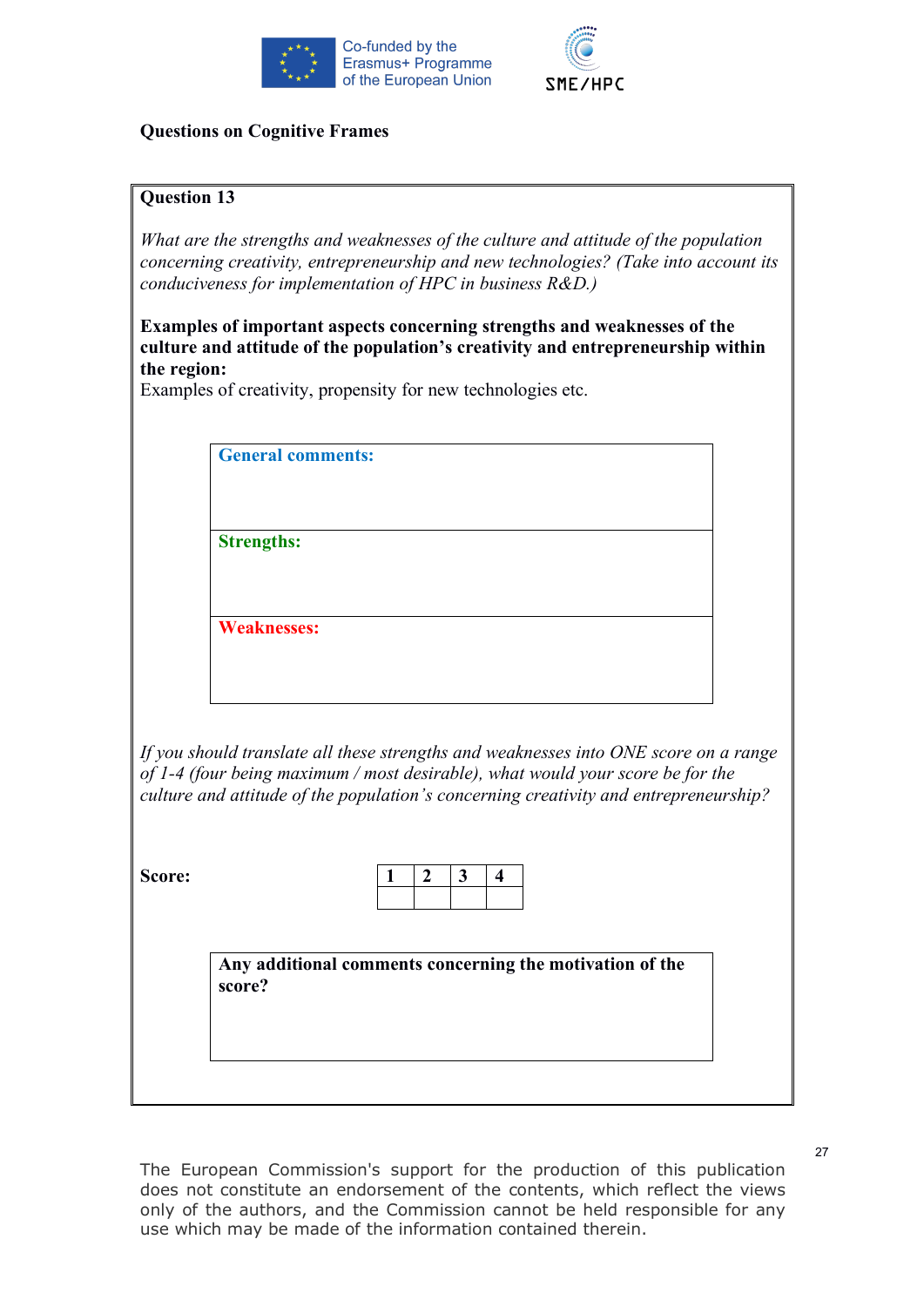



*To what extent do the attitudes and culture enable the learning processes in the region?*

#### **Examples of important aspects concerning attitudes / culture the learning processes:**

Willingness to adopt new approaches, e.g. application of HPC in innovation processes and business R&D

**General comments:**

**Strengths:**

**Weaknesses:**

*If you should translate all these strengths and weaknesses into ONE score on a range of 1-4 (four being maximum / most desirable), what would your score be for role of attitudes / culture for the learning processes?*

**Score:** 

**Any additional comments concerning the motivation of the score?**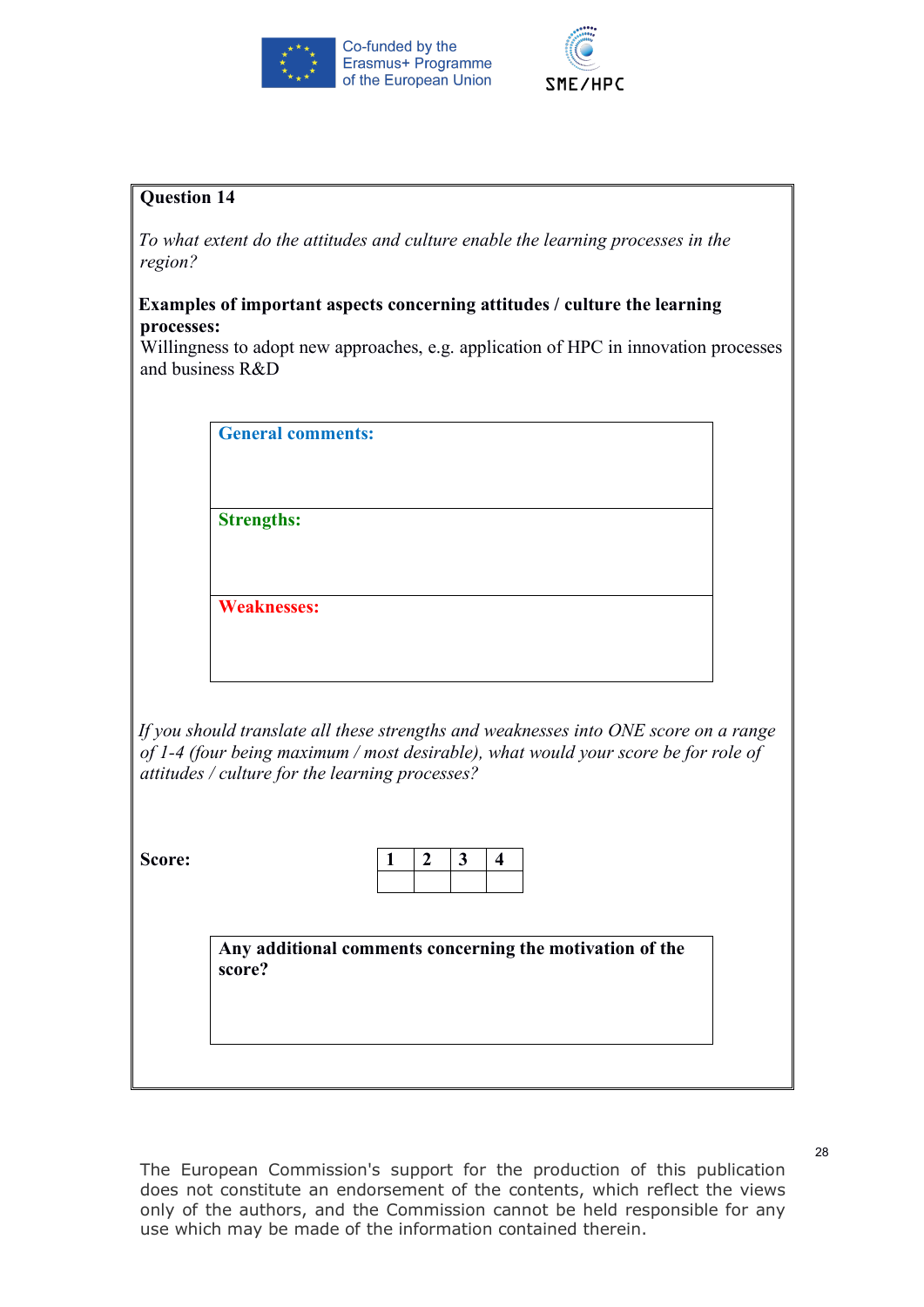



| <b>Question 15</b> |                                                                                                                                                                                                                       |
|--------------------|-----------------------------------------------------------------------------------------------------------------------------------------------------------------------------------------------------------------------|
|                    | Is competition seen as a positive value in your region?                                                                                                                                                               |
|                    | Examples of important aspects concerning competition as a value for high<br>performance computing within the region:<br>Importance of solidarity                                                                      |
|                    | <b>General comments:</b>                                                                                                                                                                                              |
|                    |                                                                                                                                                                                                                       |
|                    | <b>Strengths:</b>                                                                                                                                                                                                     |
|                    |                                                                                                                                                                                                                       |
|                    | <b>Weaknesses:</b>                                                                                                                                                                                                    |
|                    |                                                                                                                                                                                                                       |
|                    |                                                                                                                                                                                                                       |
|                    | If you should translate all these strengths and weaknesses into ONE score on a range of 1-4 (four being maximum<br>/ most desirable), what would your score be for competition as a positive value within the region? |
| Score:             | $\boldsymbol{2}$<br>$\mathbf{3}$<br>$\overline{\mathbf{4}}$<br>1                                                                                                                                                      |
|                    |                                                                                                                                                                                                                       |
|                    | Any additional comments concerning the motivation of the<br>score?                                                                                                                                                    |
|                    |                                                                                                                                                                                                                       |
|                    |                                                                                                                                                                                                                       |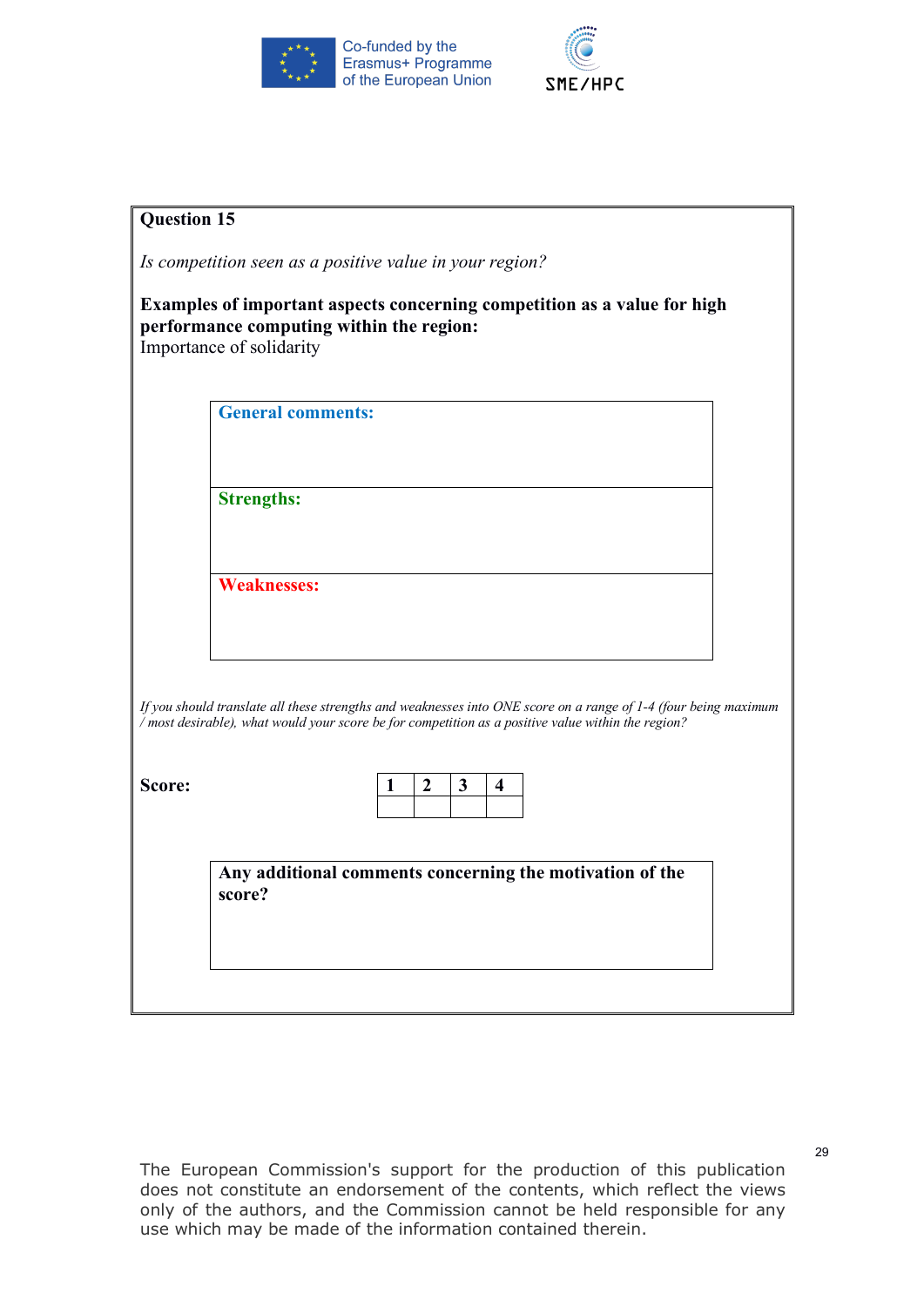



*What is the role of globalization with respect to adoption of new technologies in your region?*

#### **Examples of important aspects concerning globalization for innovation processes within the region:**

Access to knowledge, Competition with foreign companies, Access to new markets, Accessibility of information, etc.

| <b>Strengths:</b>                                                                                                                                                                                                         |                                                          |   |                  |   |                         |  |  |  |
|---------------------------------------------------------------------------------------------------------------------------------------------------------------------------------------------------------------------------|----------------------------------------------------------|---|------------------|---|-------------------------|--|--|--|
|                                                                                                                                                                                                                           |                                                          |   |                  |   |                         |  |  |  |
|                                                                                                                                                                                                                           |                                                          |   |                  |   |                         |  |  |  |
| <b>Weaknesses:</b>                                                                                                                                                                                                        |                                                          |   |                  |   |                         |  |  |  |
|                                                                                                                                                                                                                           |                                                          |   |                  |   |                         |  |  |  |
|                                                                                                                                                                                                                           |                                                          |   |                  |   |                         |  |  |  |
|                                                                                                                                                                                                                           |                                                          |   |                  |   |                         |  |  |  |
|                                                                                                                                                                                                                           |                                                          |   |                  |   |                         |  |  |  |
|                                                                                                                                                                                                                           |                                                          |   |                  |   |                         |  |  |  |
|                                                                                                                                                                                                                           |                                                          | 1 | $\boldsymbol{2}$ | 3 | $\overline{\mathbf{4}}$ |  |  |  |
| If you should translate all these strengths and weaknesses into ONE score on a range of 1-4 (four being maximum<br>/ most desirable), what would your score be for the role of globalization for HPC development/ access? |                                                          |   |                  |   |                         |  |  |  |
|                                                                                                                                                                                                                           |                                                          |   |                  |   |                         |  |  |  |
| score?                                                                                                                                                                                                                    | Any additional comments concerning the motivation of the |   |                  |   |                         |  |  |  |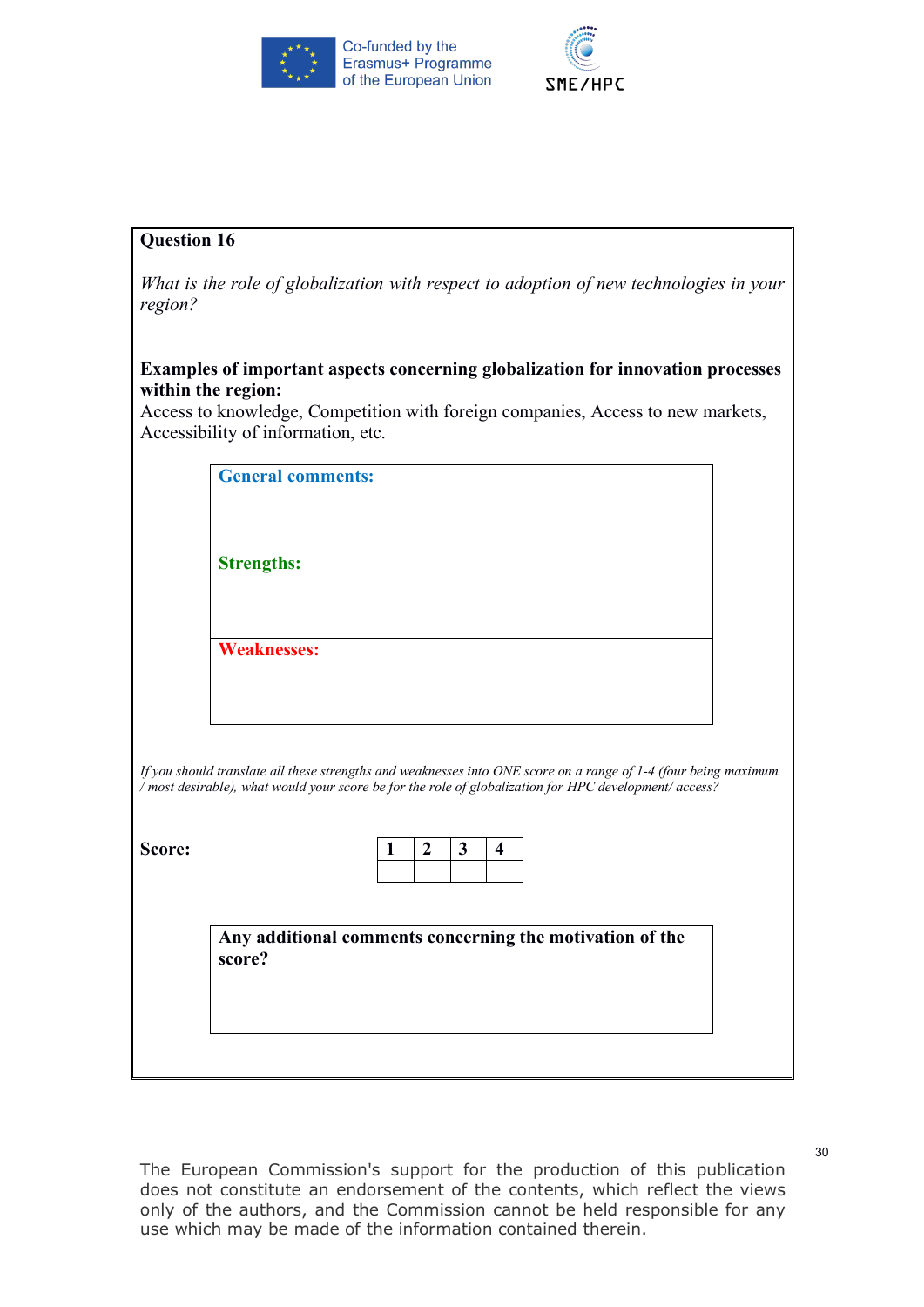



#### **Additional information on questions**

This appendix provides detailed information on each important aspect. The information can be used as support for identifying strengths and weaknesses as well as for the scoring process.

### **Question 1**

*Please assess the level of application of HPC in the business sector in your region?*

#### Additional questions

- 1.1. Are HPC processes part of the business R&D?
- 1.2. In your region, to what extent do companies have the capacity to access HPC?
- 1.3. Are the stakeholders able to identify needs and opportunities for innovation and entrepreneurship?
- 1.4. Is there a coherent, structured information management system/process that covers collecting, processing, disseminating and monitoring needs concerning HPC relevant information such as funding opportunities, potential partners, available know-how, technologies, etc.?
- 1.5. What is the situation concerning planning for development of new areas: 'soft' plans (procedures have to be started yet or are on-going) as well as 'hard' plans (procedures that are successfully finished)?

# **Question 2**

*What are the strengths and weaknesses concerning collecting, processing and disseminating High Performance Computing information (such as applicability, funding opportunities, potential partners, available know-how, technologies, etc.) in the region?*

#### Additional questions

- 2.1. What information is available on know-how, national/ EU subsidies, technology, market information, etc.?
- 2.2. Do the relevant persons, groups, organizations and networks have access to the right information?
- 2.3. Is this access part of a structured (organized) approach?
- 2.4. Are the right stakeholders involved in processing information (based on need: representatives of authorities, enterprises, universities, education, etc.)?
- 2.5. How this process can be improved?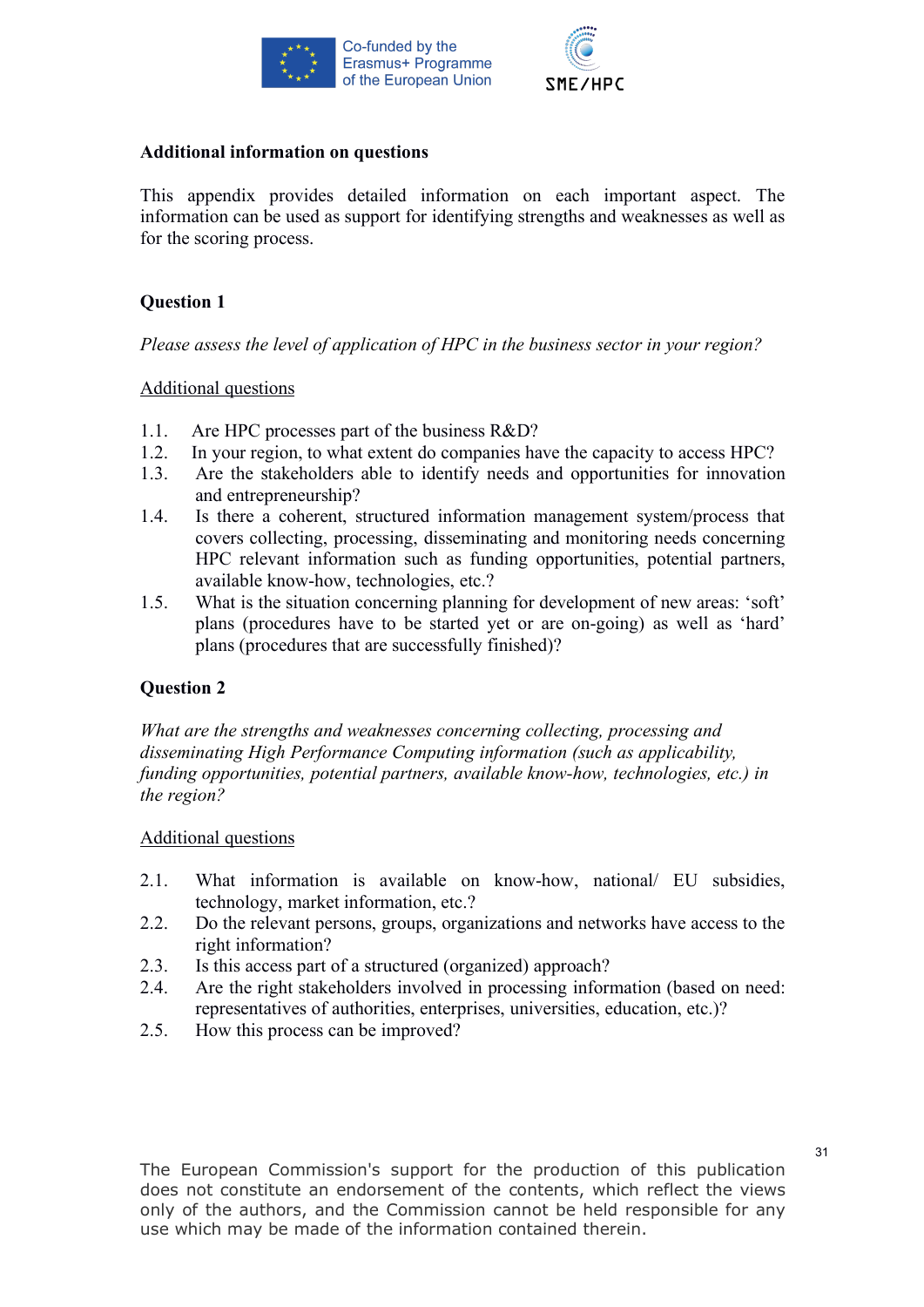



*What are the strengths and weaknesses concerning applications of HPC in different enterprises?*

### Additional questions

- 3.1. Are there individual enterprises with a high dependency on Research Technology Development (RTD)?
- 3.2. Are there specific (potential) RTD high-performers of sectors or clusters?
- 3.3. Are there any specific / dominant types of innovation?
- 3.4. What are the innovation trends over the last decade?

# **Question 4**

*Is the existing HPC application oriented towards business R&D?*

#### Additional questions

- 4.1. Is the usage of HPC oriented toward national level?
- 4.2. Is it in accordance to the main objectives of the development strategies and plans?

# **Question 5**

*What are the strengths and weaknesses concerning the role of the public authorities and/or intermediary organizations (e.g. technology transfer offices) for HPC?* 

#### Additional questions

- 5.1. Have the authorities identified (potential) strong sectors, clusters and enterprises?
- 5.2. Is the offered support coherent, complete and consistent?
- 5.3. Does the support effectively address the specific needs of new entrepreneurs?
- 5.4. Which stakeholders (e.g. universities, intermediary organizations) have the authorities actively involved in these support-processes and what are their roles?
- 5.5. Do institutions actively facilitate and stimulate the search and development of R&D opportunities based on synergy: win-win situations?
- 5.6. Do they effectively support identifying and addressing opportunities?
- 5.7. Do they provide formal/informal trainings?

#### **Question 6**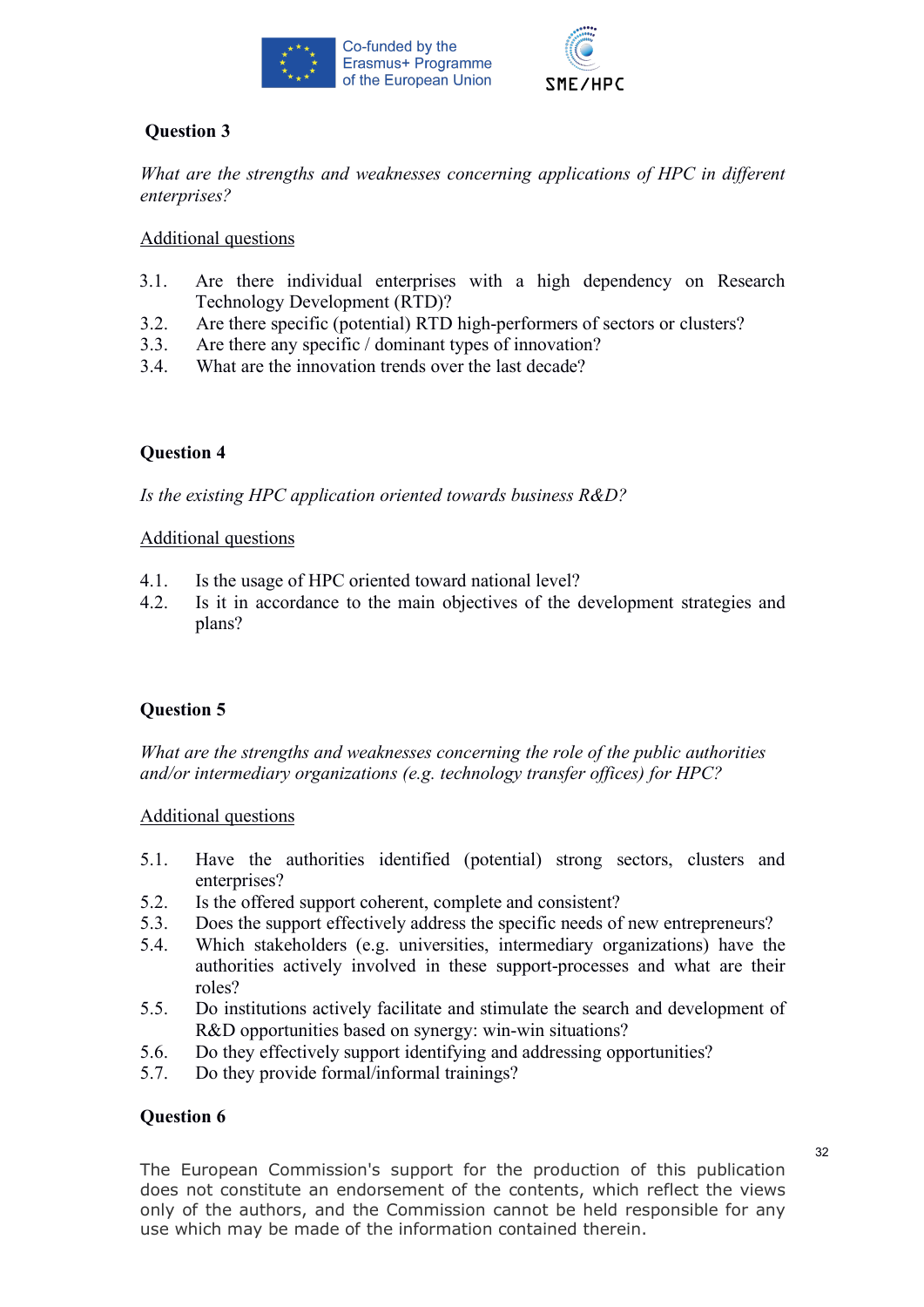



*Does your region have the capacity to attract talented people, including – but not exclusively - those with HPC competencies?*

Additional questions

- 6.1. Are facilities such as providing human capacity for process management or specialised expertise delivered?
- 6.2. Which are the mechanisms through which the region attracts talented people?
- 6.3. How can these mechanisms be improved?
- 6.4. Who are the actors that contribute to attracting talented people in the region?

# **Question 7**

*Does your region have the capacity to retain talented people, including those - but not exclusively - with HPC competencies?*

#### Additional questions

- 7.1. Which are the mechanisms through which the region retains talented people?
- 7.2. How can these mechanisms be improved?
- 7.3. Who are the actors that contribute to retaining talented people in the region?
- 7.4. How effective is the support for finding spaces / locations for expansion of companies or new enterprises?
- 7.5. Does the region have a good housing policy?

# **Question 8**

*What are the strengths and weaknesses regional/national of the business environment? (Also take into account conduciveness for HPC applications.)*

#### Additional questions

- 8.1. Is there an explicit business vision or is such a vision part of other documents?
- 8.2. Which business objectives are formulated?
- 8.3. If long-term objectives are formulated: are short and medium-term objectives formulated for project phases as well?
- 8.4. To what extent are the SMART (Specific, Measurable, Acceptable, and Realistic) objectives specified in time?
- 8.5. Are plans covering all relevant innovation issues?
- 8.6. Which (other) plans (technological, industrial, science, spatial) are relevant to RTD issues and RTD performance?
- 8.7. Are all regional, national and international weaknesses/bottlenecks, strengths and/or opportunities addressed?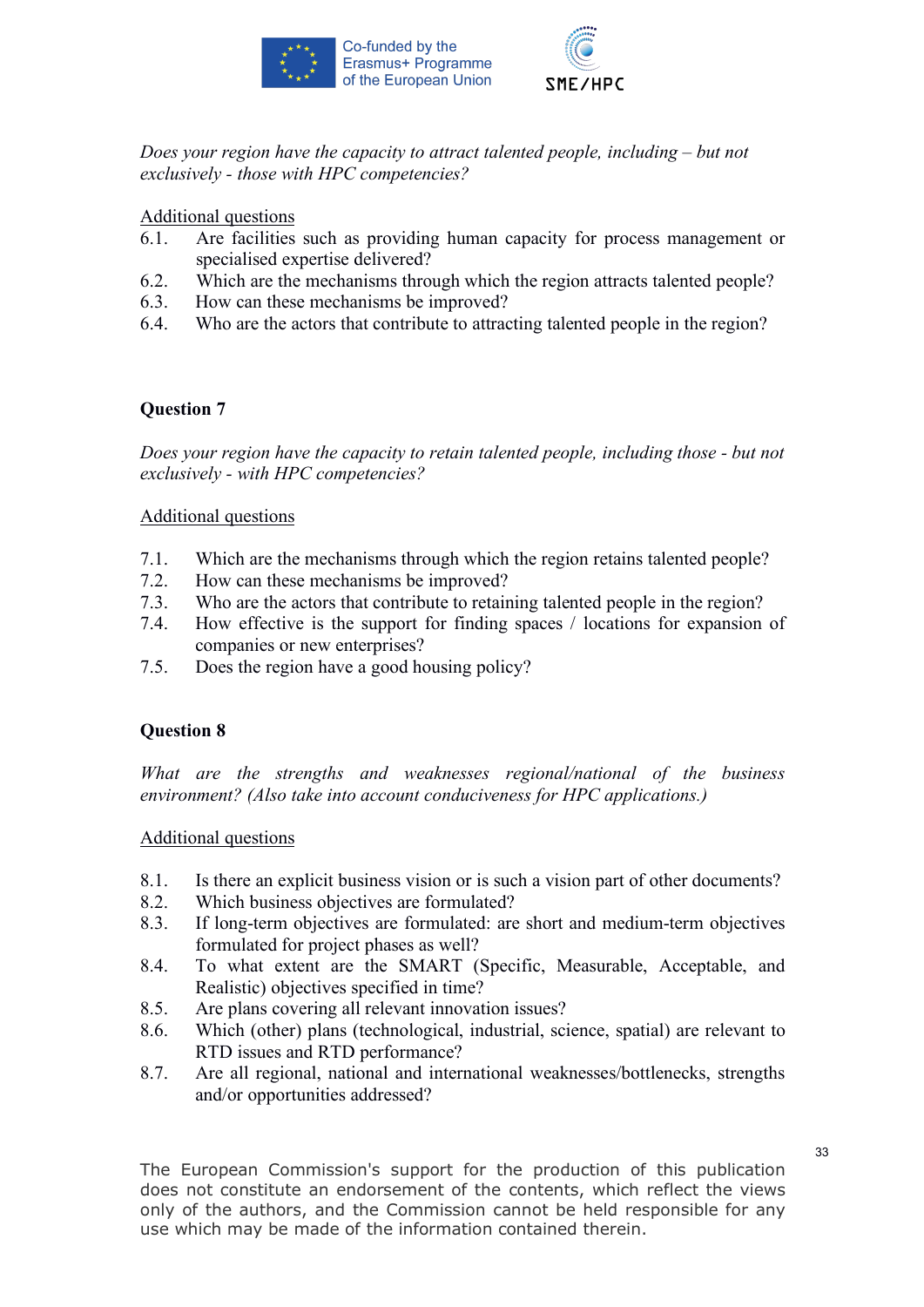



- 8.8. Which organizations are involved (national, regional, municipal authorities, clusters/sectors of industry, individual companies, other stakeholders) in the planning and or the decision-making process and how?
- 8.9. How strong is the protection intellectual property?
- 8.10. How would you assess the quality of research institutions?

*How are networks organized (e.g. multi-sectoral, enterprises only or sector only, regional, cross-border etc.) and to which extent could these networks contribute effectively to the implementation of HPC in business R&D?*

#### Additional questions

- 9.1. Are the networks considered effective concerning power symmetry, openness to new actors and ideas, creation of knowledge spill over and transfer to allow informal learning processes?
- 9.2. Are there present large differences between different clusters, sectors or individual enterprises concerning how linked / bonded they are to the region, why, and what are the consequences for the development of HPC?
- 9.3. Who has the leading role in organizing various network alliances?

# **Question 10**

*What are the strengths and weaknesses concerning cooperation between stakeholders active in the business environment?* 

#### Additional questions

- 10.1. Are PPP (Public Private Partnership) arrangements facilitated and/or used?
- 10.2. How well (based on satisfaction and output) do enterprises cooperate with knowledge institutions, authorities, higher education and, intermediary organizations?
- 10.3. Which stakeholders are leading specific modes of cooperation (science led, policy led, industry led) and how effective are these designs for innovation performance?
- 10.4. Is new cooperation developed based on the principle of added value and best solution, i.e. are partners chosen / involved because they have a clear added value for innovation development and actually represent the best option for cooperation?
- 10.5. Have key actors (individuals and organizations) been identified?
- 10.6. Are key actors representing all main innovation relevant stakeholders such as universities, authorities, enterprises or civil participants?
- 10.7. Do key actors operate within different contexts (mix of informal contacts and strong attachment, different networks) to allow quick identification of HPC needs and market opportunities?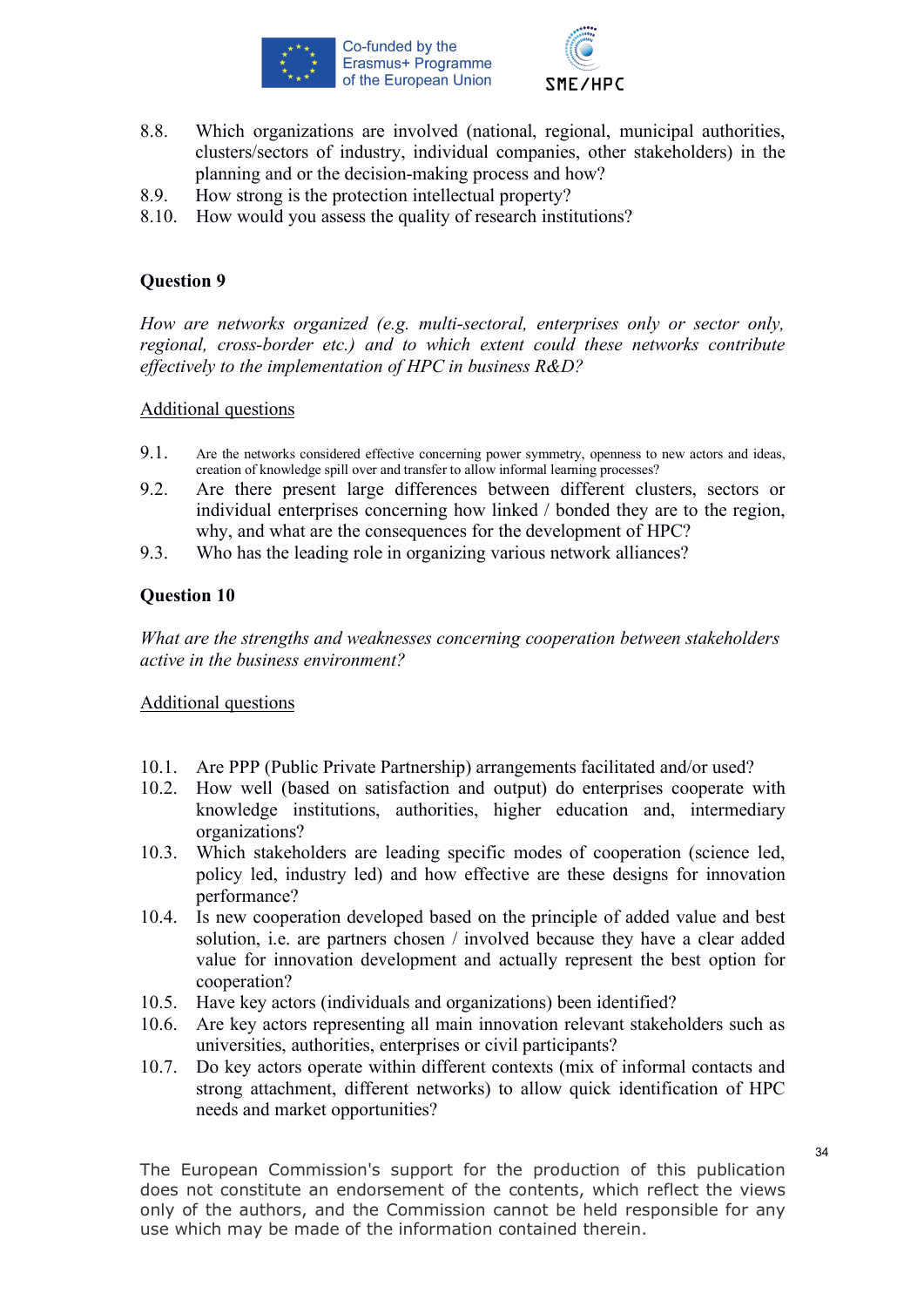



*What are the strengths and weaknesses concerning cooperation between stakeholders active in the business environment and actors outside your region?*

#### Additional questions

- 11.1. Is new cooperation developed based on the principle of added value and best solution, i.e. foreign partners chosen / involved because they have a clear added value for an innovation development and actually represent the best option for cooperation?
- 11.2. What significant differences are there between different clusters, sectors or individual enterprises concerning national and international cooperation and what are the consequences for innovation performance?
- 11.3. How does cooperation with others e.g. universities and intermediary organizations stimulate and facilitate access of enterprises, clusters and sectors to international collaboration?

# **Question 12**

*Do stakeholders/ entrepreneurs active in innovation and technological policy trust each other?*

#### Additional questions

12.1. What is the role of trust for the interaction between the stakeholders? Does in encourage or hinder cooperation?

12.2. Can trust between relevant stakeholders/ entrepreneurs be perceived as an important or not so important component for the HPC?

12.3. How trust between relevant stakeholders/ entrepreneurs can be improved?

# **Question 13**

*What are the strengths and weaknesses of the culture and attitude of the population concerning creativity, entrepreneurship and new technologies? (Take into account its conduciveness for implementation of HPC in business R&D.)*

#### Additional questions

- 13.1. What are the national characteristics of the population?
- 13.2. Are they e.g. trend-setting, early adopters or do they have a rather conservative attitude?
- 13.3. Does the mentality of the population deviate from competitive environments?